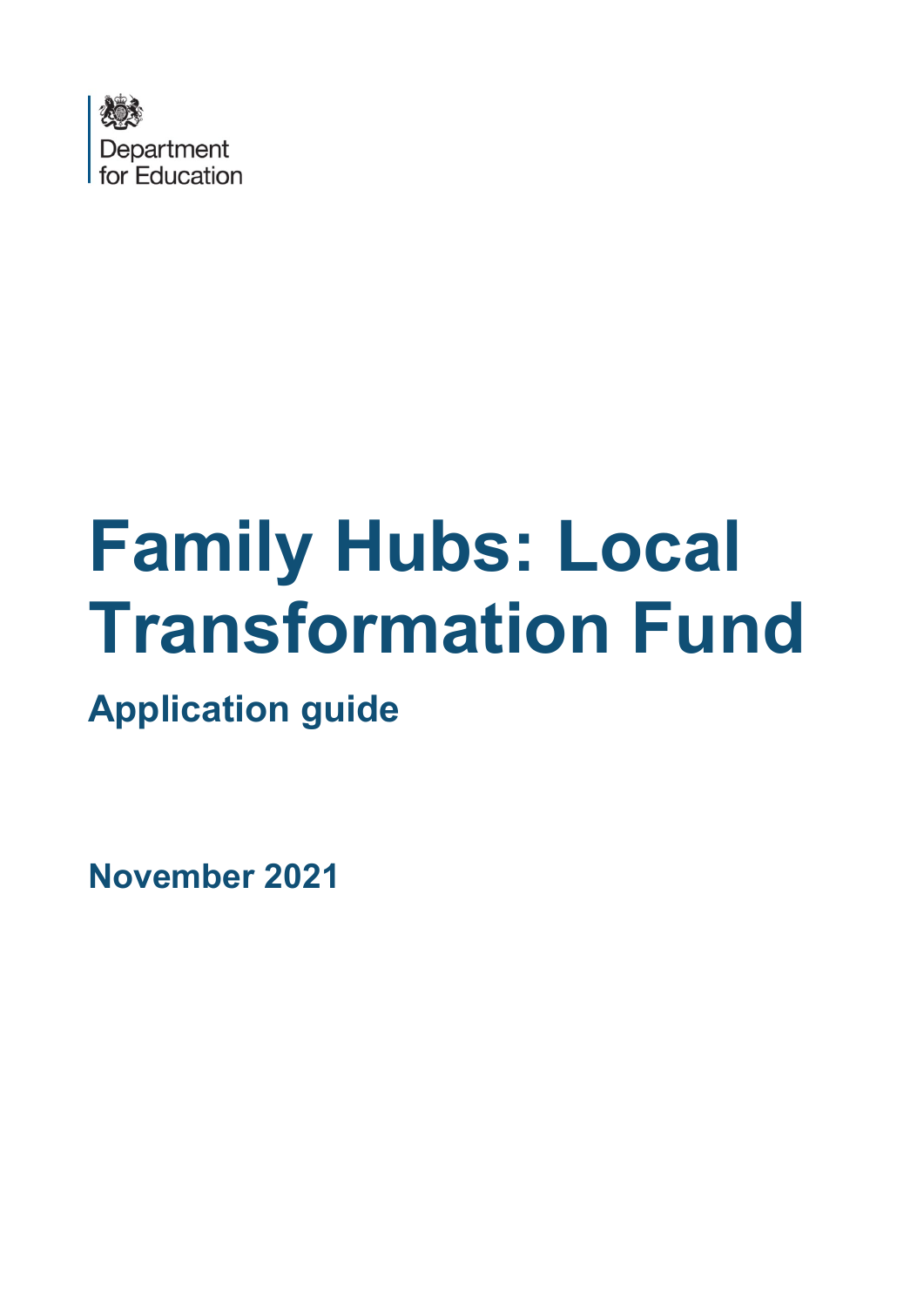# **Contents**

| <b>Executive Summary</b><br>1.                          | 3              |
|---------------------------------------------------------|----------------|
| Background<br>2.                                        | 5              |
| Case for change                                         | 5              |
| <b>Outcomes</b>                                         | 6              |
| Objectives                                              | $\overline{7}$ |
| <b>Themes</b>                                           | 8              |
| Resources to support implementation of family hubs      | 8              |
| Evaluation                                              | 9              |
| Role of the Local Authority                             | 9              |
| <b>Funding and Eligibility</b><br>3.                    | 10             |
| <b>Available Funding</b>                                | 10             |
| How will the funding be used?                           | 10             |
| Drawing of funding                                      | 11             |
| <b>Grant conditions</b>                                 | 11             |
| Who can submit an application?                          | 11             |
| <b>Application Process</b><br>4.                        | 13             |
| How to apply                                            | 13             |
| Completing your application                             | 13             |
| Submitting your application                             | 13             |
| <b>Deadline</b>                                         | 14             |
| Assessing the application<br>5.                         | 15             |
| The Assessment Panel                                    | 15             |
| <b>Scoring Criteria</b>                                 | 15             |
| Stage 1: Eligibility - Pass or fail qualifying criteria | 15             |
| Stage 2: Assessment Criteria                            | 16             |
| Stage 3: Strategic fit                                  | 20             |
| <b>Next Steps</b><br>6.                                 | 22             |
| What happens if your application is successful?         | 22             |
| <b>Clarification questions</b>                          | 22             |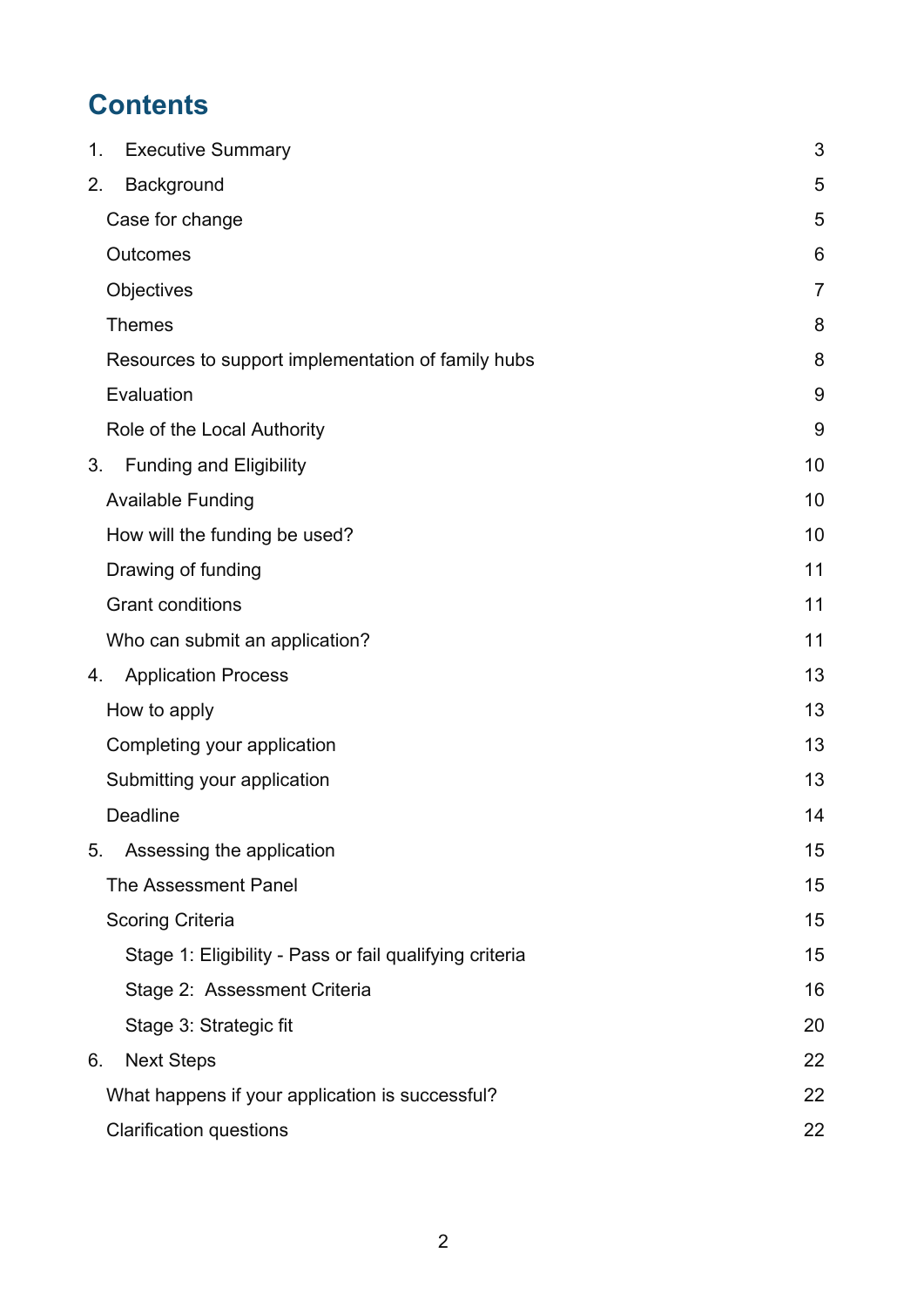# <span id="page-2-0"></span>**1. Executive Summary**

**We are seeking applications for transformation funding from local authorities (LAs) that do not currently have family hubs, and that wish to transform to a family hub model of service delivery, with a commitment to open family hubs by March 2024.**

The Government has committed to championing family hubs. Family hubs are a way of joining up locally and bringing existing family help services together to improve access to services, connections between families, professionals, services, and providers, and putting relationships at the heart of family help. Family hubs bring together services for families with children of all ages (0-19) or up to 25 with special educational needs and disabilities (SEND), with a great Start for Life offer at their core. They can include hub buildings and virtual offers. How services are delivered varies from place to place, but the following principles are key to the family hub model:

- More **accessible** through clearly branded and communicated hub buildings, virtual offers and outreach.
- Better **connected**  family hubs drive progress on joining up professionals, services and providers (state, private, voluntary) – through co-location, data sharing, shared outcomes and governance. Moving from services organised for under-fives, to families with children of all ages, reduces fragmentation (even though an emphasis on early years and the 'Start for Life' offer will remain).
- **Relationship-centred** practice in a family hub builds on family strengths and looks to improve family relationships to address underlying issues.

The Family Hubs Local Transformation Fund is a key part of this commitment and is funded through HM Treasury's Shared Outcomes Fund, which aims to test innovative ways of working across the public sector to address complex policy challenges.

To support the development and implementation of family hubs, we will provide funding to at least **12 LAs that do not currently have family hubs** and **currently provide the six core services for the conception to age 2 period that make up the Start for Life 'Universal Offer.** The fund will pay for the change process only, supporting LAs to move to a family hub model through programme and capital funding.

LAs can apply for **up to £1 million** transformation funding, with up to £833k available for programme expenditure and up to £167k available in capital expenditure per local area. The programme element could be used, for instance, to pay for a local transformation team, local consultation, workforce development, development of a digital/data strategy, and communications to families. The capital element can be used to enable minor adaptations to existing buildings, improving accessibility and to enable multi-agency working. This could include, for example, IT upgrades or furniture/equipment such as sinks or specialist flooring for clinical use. This funding will not cover the costs of family hub services themselves and LAs should continue to fund these from existing funding streams.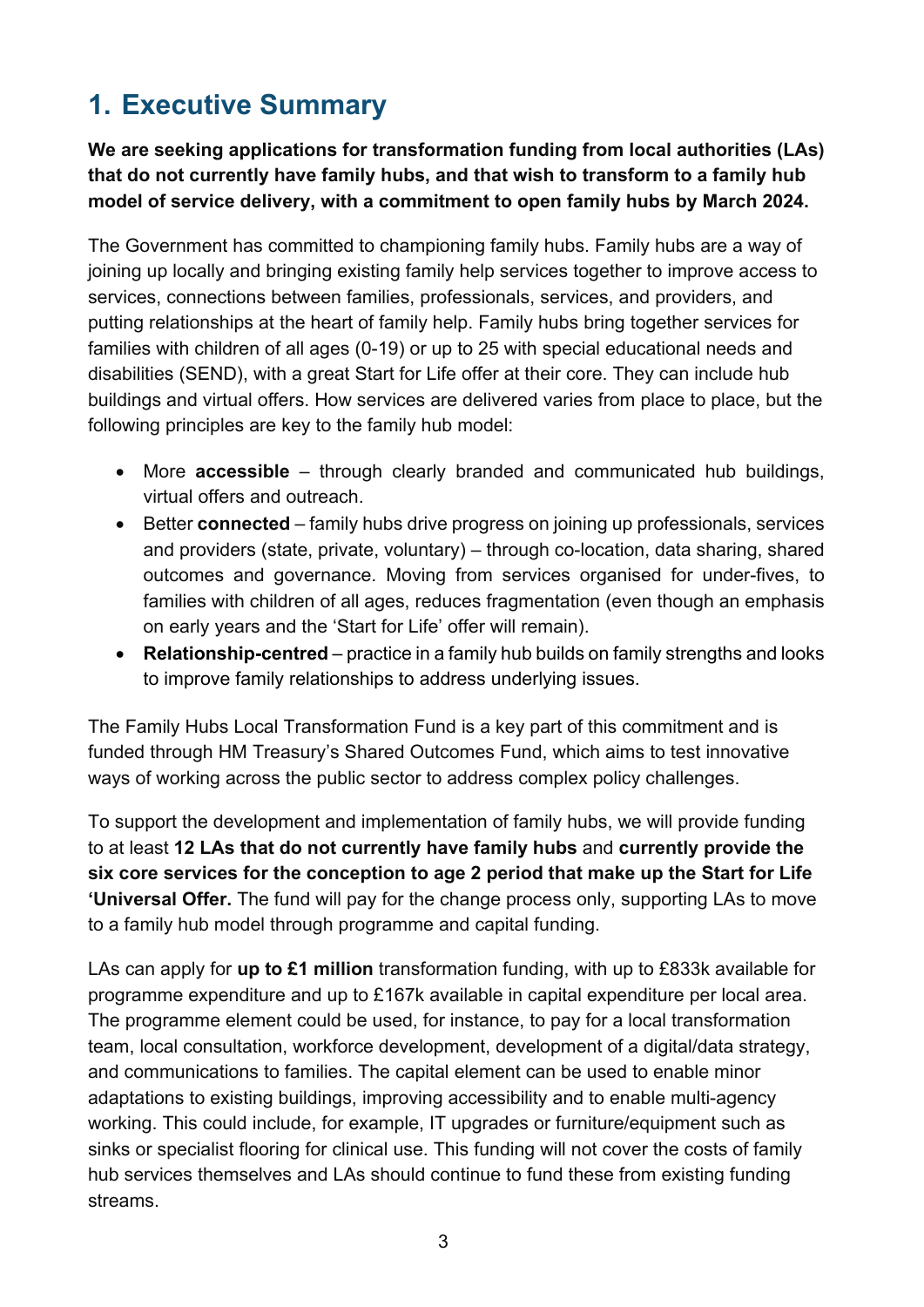Successful LAs will have approximately two years (over the financial years 22-23 and 23- 24) to transition to a family hub model and open family hubs by March 2024. Applications will need to outline how projects will be delivered and costed. DfE reserves the right to fund more or less than 12 LAs, as well as to discuss applications and negotiate delivery costs directly with applicants before determining successful projects.

Family hubs are a key part of the Best Start for Life vision. [The Best Start for Life: A](https://www.gov.uk/government/publications/the-best-start-for-life-a-vision-for-the-1001-critical-days)  [Vision for the 1,001 Critical Days,](https://www.gov.uk/government/publications/the-best-start-for-life-a-vision-for-the-1001-critical-days) commissioned by the Prime Minister, and chaired by Rt Hon Dame Andrea Leadsom MP, was published by the Department for Health and Social Care in March 2021. Family Hubs are at the heart of this vision for baby-centred services, designed to give every baby the best start for life. Although family hubs are designed to support families from conception all the way up to young people of 19 (or older if they have special educational needs or are disabled), the Best Start for Life Review described a Vision for the 1,001 critical days, and a Start for Life offer, to be a core part of the family hub network.

Family hubs are a 'front door' to a range of early help, public health, and wider support services. They serve families with children of all ages to better facilitate whole family working, therefore we are interested in hearing from LAs that, in addition to start for life, wish to embed thematic focuses through their family hubs to generate learning and develop resources on good practice. These may include (non-exhaustive): early language development/home learning environment; parental conflict; serious violence, crime; delivering through schools or voluntary and community sector (VCS) organisations; teenage and adolescents; SEND; mental health.

We have published a "first draft" family hub model framework alongside this guidance that provides a standard definition of a family hub for LAs bidding for transformation funding. LAs should use the framework to assess themselves against a common set of criteria and understand what they are expected to achieve with the funding. We expect the framework to develop and iterate further, including through the learning derived from the transformation projects we will fund. Further information on the selection criteria and eligibility can be found in this guidance.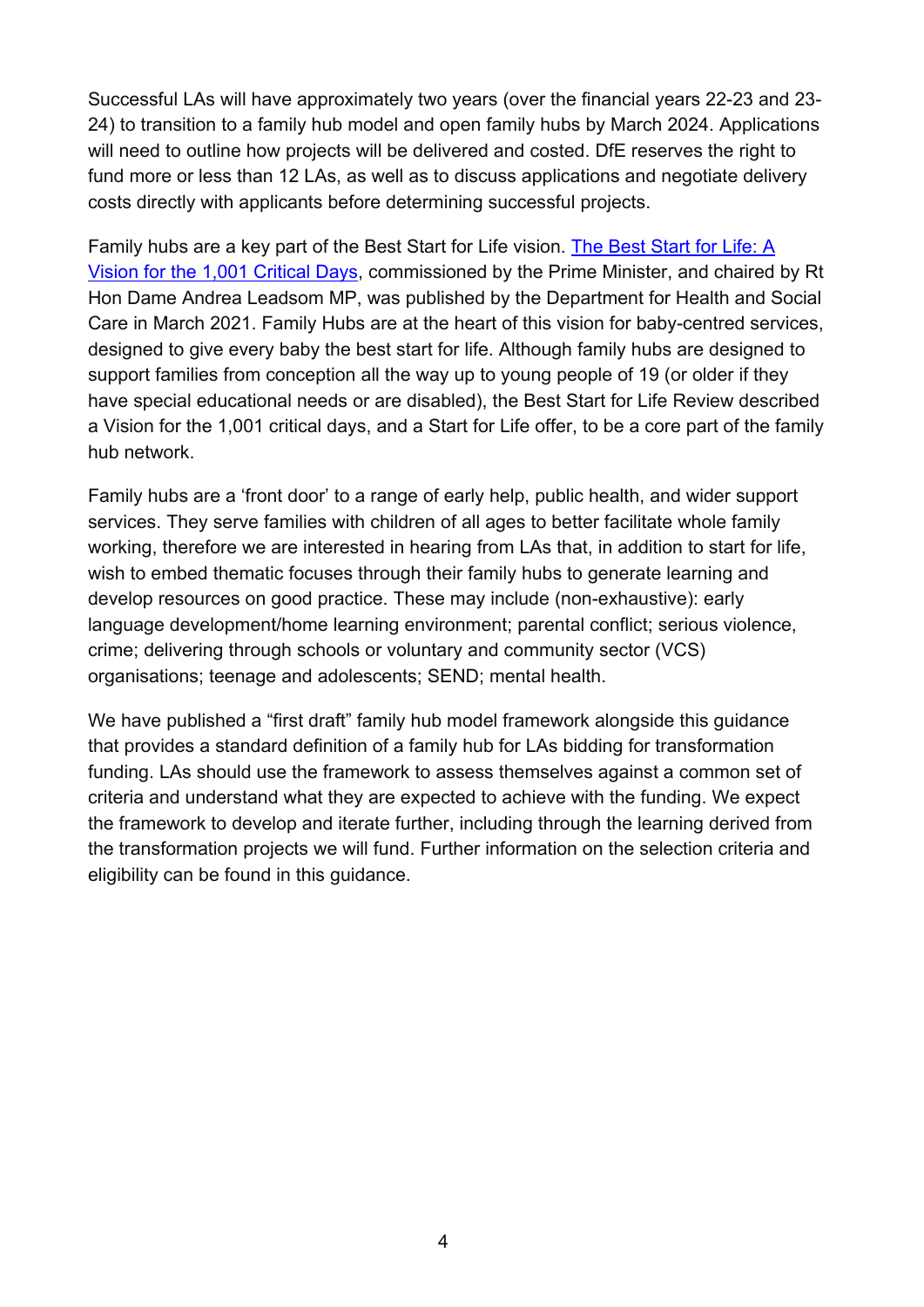# <span id="page-4-0"></span>**2. Background**

# <span id="page-4-1"></span>**Case for change**

Evidence shows that disadvantaged and vulnerable children are more likely to suffer from poor outcomes compared to their peers across the four key domains of development (physical, intellectual, social and emotional, and behavioural) from conception to 19. Children in school who are either a Child in Need, have a Special Education Need or Disability, or receive Free School Meals are likely to do much worse than their peers. These domains are key drivers of later life chances, including long-term employment and health, and are fundamental to the creation of human capital for the economy and to build a strong Britain.

We already know that a child's experiences from conception to five play a critical role in their development, and that the early years represent a key opportunity for families, policymakers and the economy. However, we know that measurable gaps in outcomes between disadvantaged and vulnerable children and their better off peers can emerge early, before children are two years of age, and are difficult and costly to close once open.

This period is a critical time for development, and also a time when babies are at their most vulnerable. A healthy pregnancy sets up the unborn baby for a healthy life. Pregnancy changes life for parents, carers and the family around them. The mental health and wellbeing of mums, dads, partners and carers is very important for the development of the baby. Stress and adverse experiences in the 1,001 critical days – whether it is caused by repeated abuse, severe maternal depression or extreme poverty – have a negative impact on a baby's development and can have long lasting or even lifelong impacts. Furthermore, the case for investing in the critical 1001 days is well documented. Positive experiences in this period are closely associated with better performance at school, social and emotional development, improved work outcomes, higher income and better lifelong health.

As children grow older and move into adolescence, the risks to them not only come from within their families but also the wider community and include: child criminal and sexual exploitation, gang involvement, county lines, trafficking, serious violence, and peer-onpeer abuse – these can take place in both physical and online spaces. These risks often co-occur and can be further exacerbated by a child or young person's own vulnerabilities, for example if they have a learning disability, or where they have already experienced adversity earlier in childhood.

There is evidence to show that a child's home environment, family stability and parentchild relationships are central to children and young people's development and their success in life. Local and national services have a vital role to play in supporting families with this and reducing disparities. However, disadvantaged and vulnerable families often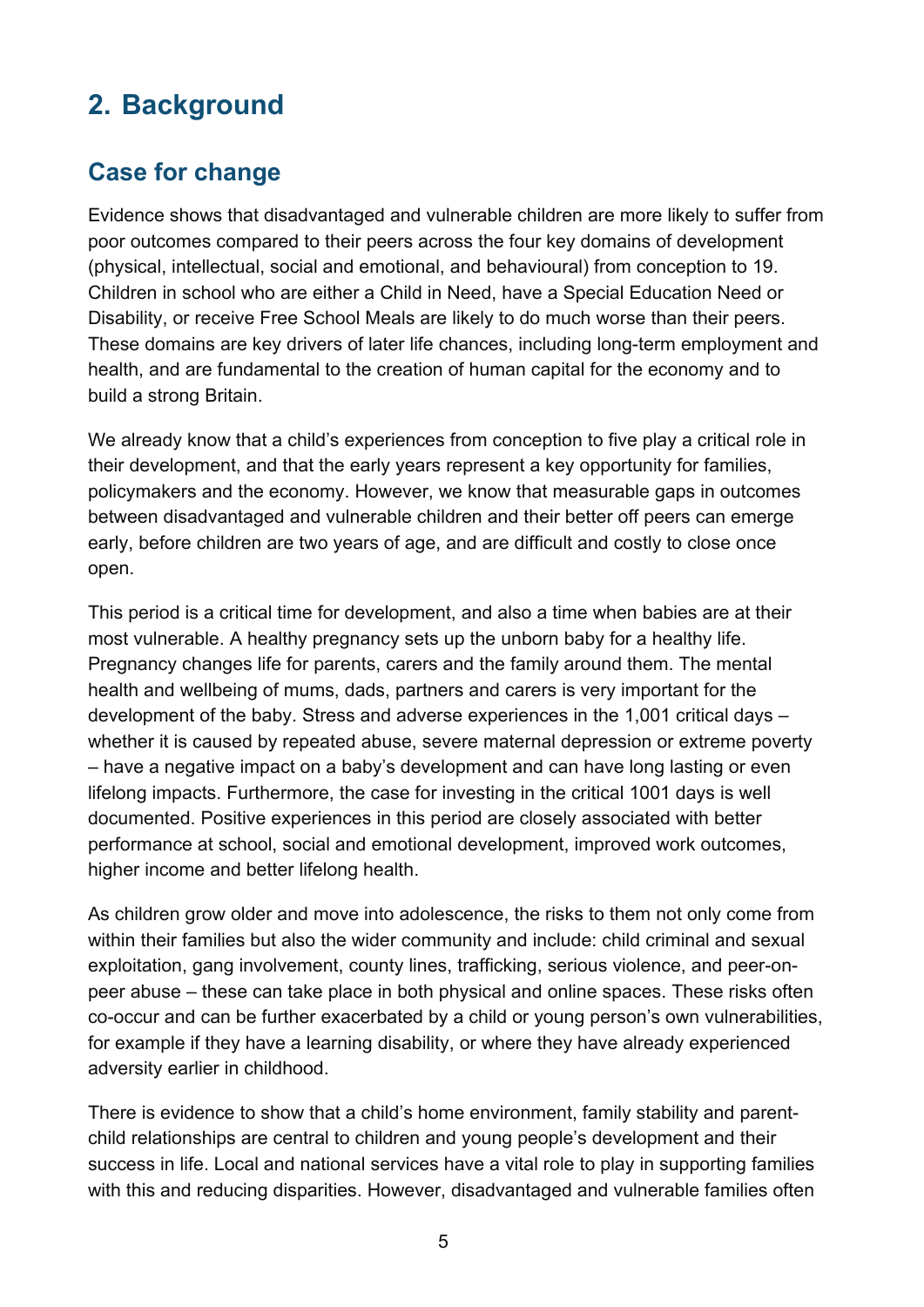experience significant difficulty as they interact with a complex service landscape and have to constantly 're-tell their story' to different services. Often professionals working in these services face practical barriers to working together as a team around the family, such as information sharing.

For families, there is no consistent public-facing point for access, assessment, and navigation of family services that directs them to the services across the myriad of needs they might have – such as maternity services, support for SEND, mental health, housing, parental support, and debt advice.

A single gateway for family support services, such as family hubs, could improve join-up between organisations, offer a whole family approach with relationships at the heart of family help, manage statutory pressures more effectively, reduce waiting times for early help interventions and ensure that families are offered support at the first time of asking.

# <span id="page-5-0"></span>**Outcomes**

The Family Hubs Local Transformation Fund seeks to open family hubs and importantly drive improvement across a range of outcomes. In the short and medium-term, family hubs can lead to:

- 1. **For professionals** improved ways of working and interprofessional collaboration; improved working relationships with families i.e., 'team around the family approach'), including handover between professionals between and across services; improved data-sharing.
- 2. **For families and children** better access to early help services and professionals; better relationship with professionals; and improved userexperience i.e., around service navigation and communication.
- 3. **At a local commissioning and delivery level**  improved partnership working between services; improved governance and decision-making at authority level across services; clearer and/or shared funding arrangements across services; improved needs assessment, planning and commissioning/de-commissioning across services.

In the long-term, family hubs can improve outcomes around family relationships and stability; physical and mental health and wellbeing; education and training; employment, finance and debt, housing and parent-child relationship. They can also support outcomes across the four domains of children and young people development:

 **Physical –** physical development involves physical health and obesity, sexual maturation and the presence or absence of a physical disability. Physical outcomes targeted by early intervention activities include improving birth outcomes (i.e. healthy birth weight), reducing the incidence of infectious diseases and decreasing obesity.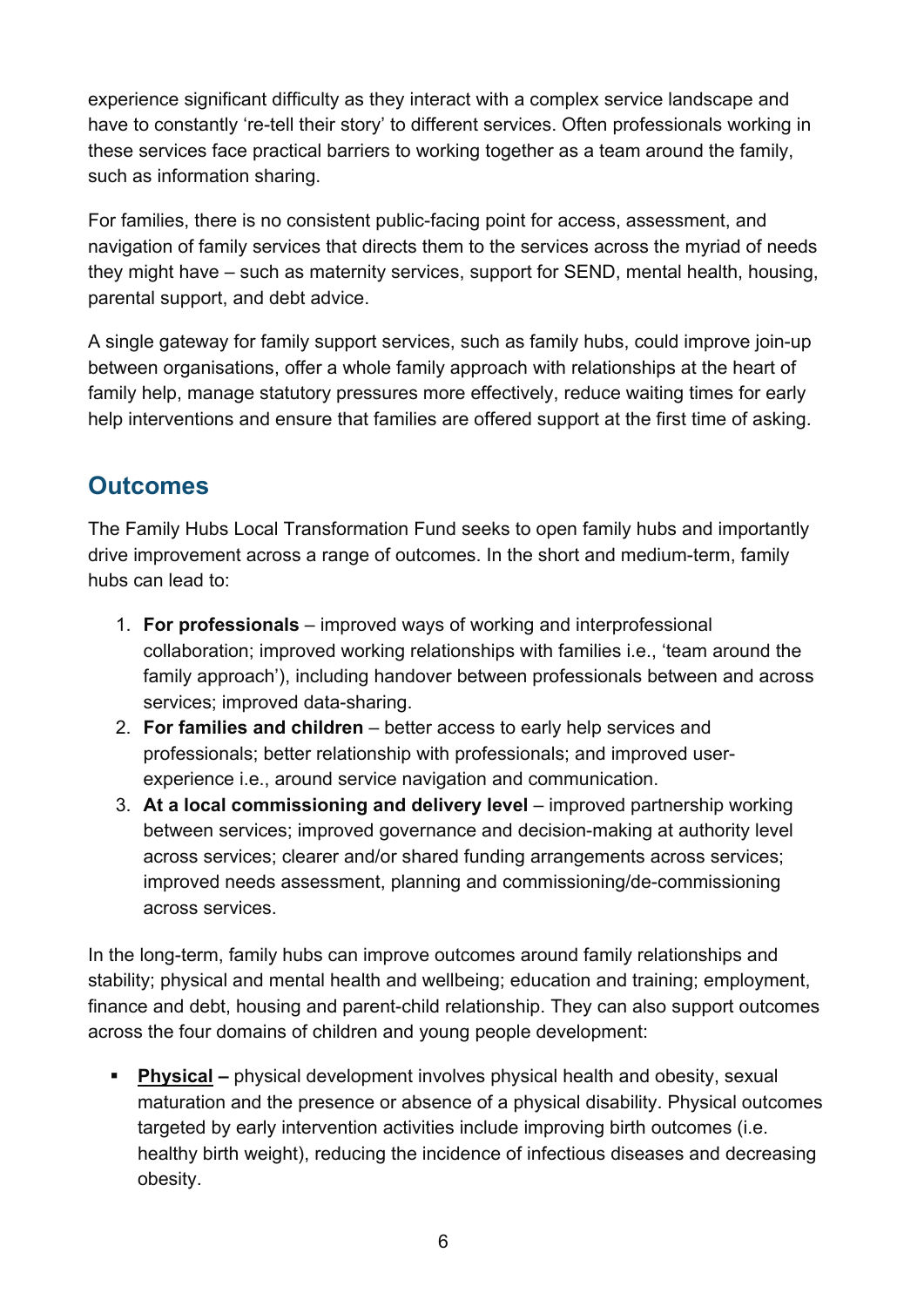- **Intellectual** intellectual development includes children's acquisition of speech and language skills, the ability to read and write, numeracy capabilities and logical problem-solving. Positive intellectual development is strongly associated with a child's success in school and young people's entry into the workforce. Outcomes typically targeted by early intervention include performance on standardised tests, school achievement, and higher education and employment opportunities for young people once they leave school.
- **Social and emotional development** social and emotional development is the process by which children and young people acquire the knowledge and skills to understand and manage their emotions, sexual identity, set and achieve positive goals, feel and show empathy for others, establish and maintain positive relationships, and make responsible decisions. Social and emotional development is highly associated with children and young people's ability to form positive relationships with others, increase pro-social behaviour, and reduce the risk of depression and other clinically diagnosed mental health problems.
- **Behavioural** behavioural development involves children's ability to monitor and regulate their own behaviour, their attention, and their impulses. Children's selfregulatory skills are highly associated with their ability to form positive relationships with others, as well as their success in school. Behavioural self-regulation difficulties during childhood are highly predictive of children's involvement in criminal activity during the teenage years and adulthood. Behavioural outcomes frequently targeted by early intervention include reducing young people's antisocial behaviour and crime, violence and aggression at school, and affiliation with antisocial peers.

Early intervention also targets three key additional 'threats' to children and young people's development which are strongly associated with adverse outcomes during adolescence and adulthood: child maltreatment, substance misuse and risky sexual behaviour. Appropriate and timely support for young people on their journey to adulthood is essential to ensure future health and wellbeing.

# <span id="page-6-0"></span>**Objectives**

We know that professionals working with children, young people and their families work incredibly hard and have developed and deployed much good practice. However, we are aware that a range of constraints mean that in many cases it is still difficult to engage families and meet their needs in a way that is integrated and personalised.

Family hubs are one approach that many areas have deployed, with encouraging early signs. The Family Hubs Local Transformation Fund will provide funding for a two-year transformation period to support LAs with the change process to a family hub model of service delivery and open family hubs. The move towards a family hub model aims to allow professionals to spend more high-quality time working with the families who need it most, and less time on administration and lower impact work – yielding better value for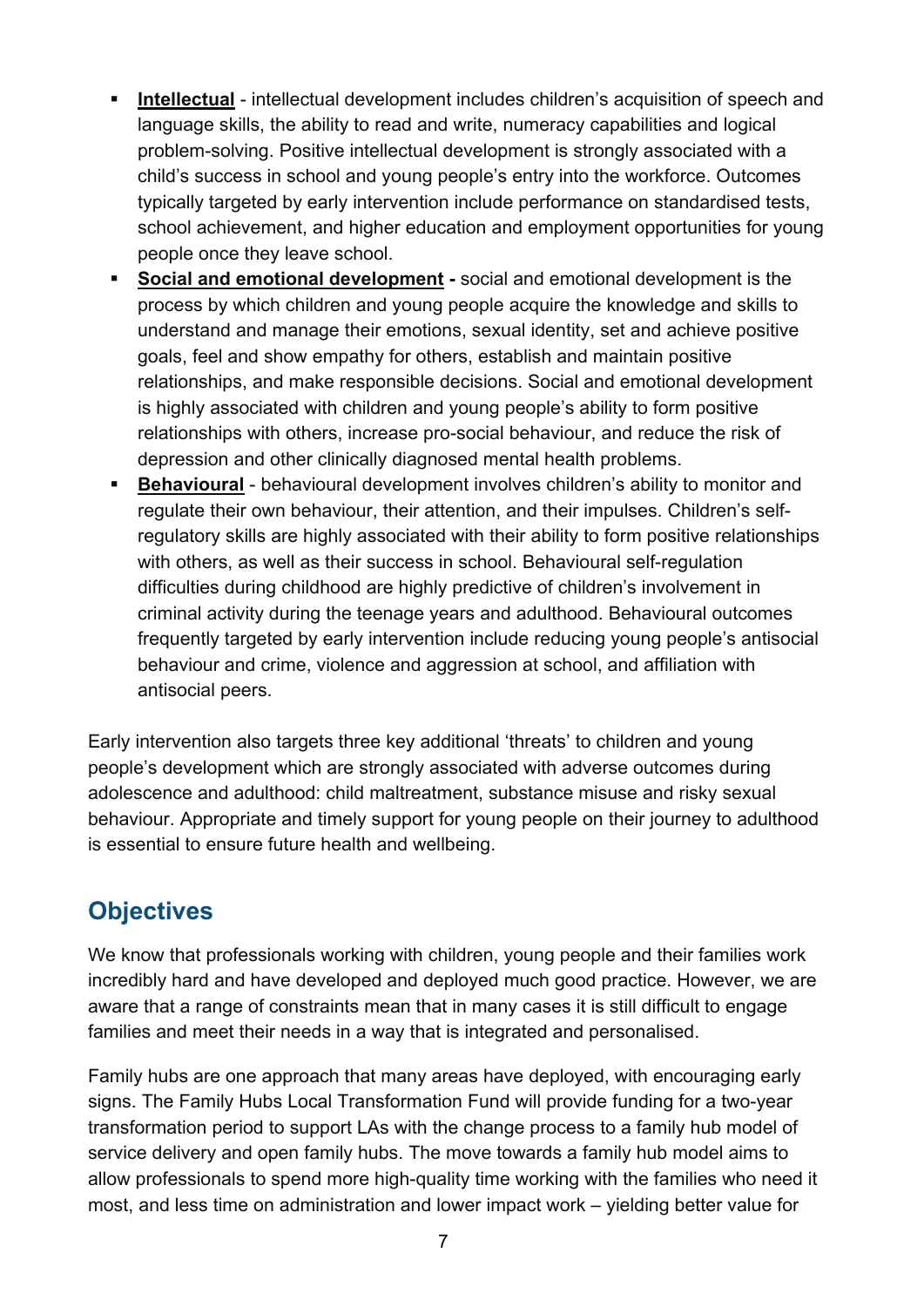money and outcomes. It also aims to improve the user experience of services for families – so that they are more able to find and access the right help, engage, stay engaged, and be supported to a positive outcome.

### <span id="page-7-0"></span>**Themes**

Family hubs are a universal 'front door' to a range of early help, public health, and wider support services. They serve families with children of all ages to better facilitate whole family working, therefore **we are eager to hear from LAs that, in addition to Start for Life, wish to embed thematic focuses through their family hubs** to generate learning and develop resources on good practice.

These may include (non-exhaustive):

- Early language development/home learning environment
- Parental conflict
- Serious violence
- Crime
- Teenage and adolescents
- SEND
- Mental health
- Delivering family hubs through schools
- Delivering family hubs through VCS organisations

# <span id="page-7-1"></span>**Resources to support implementation of family hubs**

A range of tools have been developed to support LAs as they develop their family hub models and open family hubs. We would expect LAs to use these to inform their own local strategic vision for family hubs.

#### **Family hub model framework**

The family hub model framework, published alongside this guidance, is a new tool developed by the Department for Education (DfE) with input from the Department for Levelling Up, Housing and Communities (DLUHC) and the Department for Health and Social Care (DHSC), and tested with LAs. It provides a standard definition of a family hub for LAs bidding for transformation funding to assess themselves against a common set of criteria, and to understand what they are expected to achieve with the funding. We would expect LAs, as part of their applications, to set objectives which fit within the framework – and which will then be used by DfE to monitor and evaluate transformation fund projects. The framework is not intended to be used in isolation. We would expect LAs to use it alongside the guidance and tools that they are already using to help transform their services, e.g. [The best start for Life: A vision for the 1001 critical days,](https://www.gov.uk/government/publications/the-best-start-for-life-a-vision-for-the-1001-critical-days) DLUHC's Supporting Families [Early Help System Guide](https://www.gov.uk/government/publications/troubled-families-early-help-system-guide) and the [Reducing Parental Conflict](https://www.eif.org.uk/resource/reducing-parental-conflict-planning-tool)  [Planning Tool.](https://www.eif.org.uk/resource/reducing-parental-conflict-planning-tool) The framework is intended to be an iterative document. We plan to review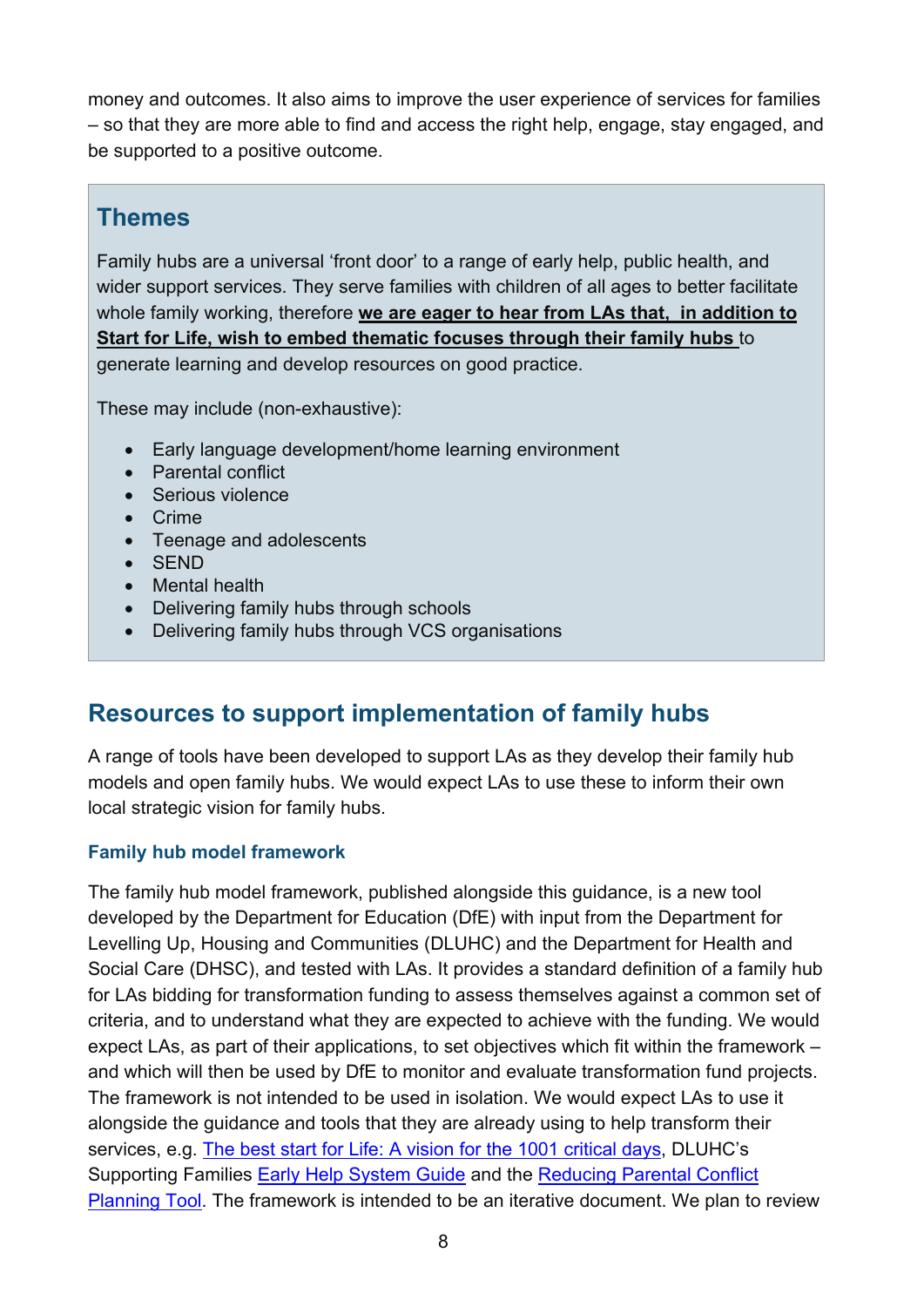and update it periodically to ensure it reflects the latest evidence on effective family hub characteristics, including the learning we derive from this fund.

#### **National Centre for Family Hubs implementation toolkit**

This is a new toolkit that has been developed by the Anna Freud Centre as contractors for the National Centre for Family Hubs. It provides a collection of new, evidence-based resources aimed to support LAs, health, education, and VCS organisations to implement and deliver family hubs in their local area. The toolkit will have rolling iterations to further expand it and LAs can access it as a free-to-use resource via the National Centre for Family Hubs' microsite and newsletter.

### <span id="page-8-0"></span>**Evaluation**

Evaluation will be a crucial component of the project from the beginning. Successful LAs will be expected to work together with the DfE and our evaluation partner/s to undertake national / local monitoring and evaluation activity.

# <span id="page-8-1"></span>**Role of the Local Authority**

We are looking for LAs that do not currently have family hubs, and that wish to transform to a family hub model of service delivery, with a commitment to open family hubs by March 2024. Funded LAs must lead the transformation process locally, and also engage with DfE and the National Centre for Family Hubs in sharing key local insights about the transformation process. The role of LAs will involve:

- Committing to open family hubs by March 2024.
- Leading and implementing the transformation process locally.
- Publish your Start for Life offer and set out what will be available through your family hub network by March 2024.
- Working with DfE to understand local costs and expenditure required to deliver family hubs, and the services and specific service offers (such as Start for Life) through family hubs.
- Sharing information (where reasonable) with DfE on the LA's funding operations.
- Providing DfE with regular reporting around delivery, expenditure and risks.
- Engaging with the National Centre for Family Hubs to inform the LA's transformation approach.
- Engaging with DfE, other government departments (where relevant) and the National Centre for Family Hubs to share information about service provision in your local area, and support the development of guidance and resources on good practice around embedding specific service offers (like Start for Life and other thematic areas) through family hubs.
- Engaging with DfE's in-house analytical teams and external evaluation partner for monitoring and evaluation of the transformation process.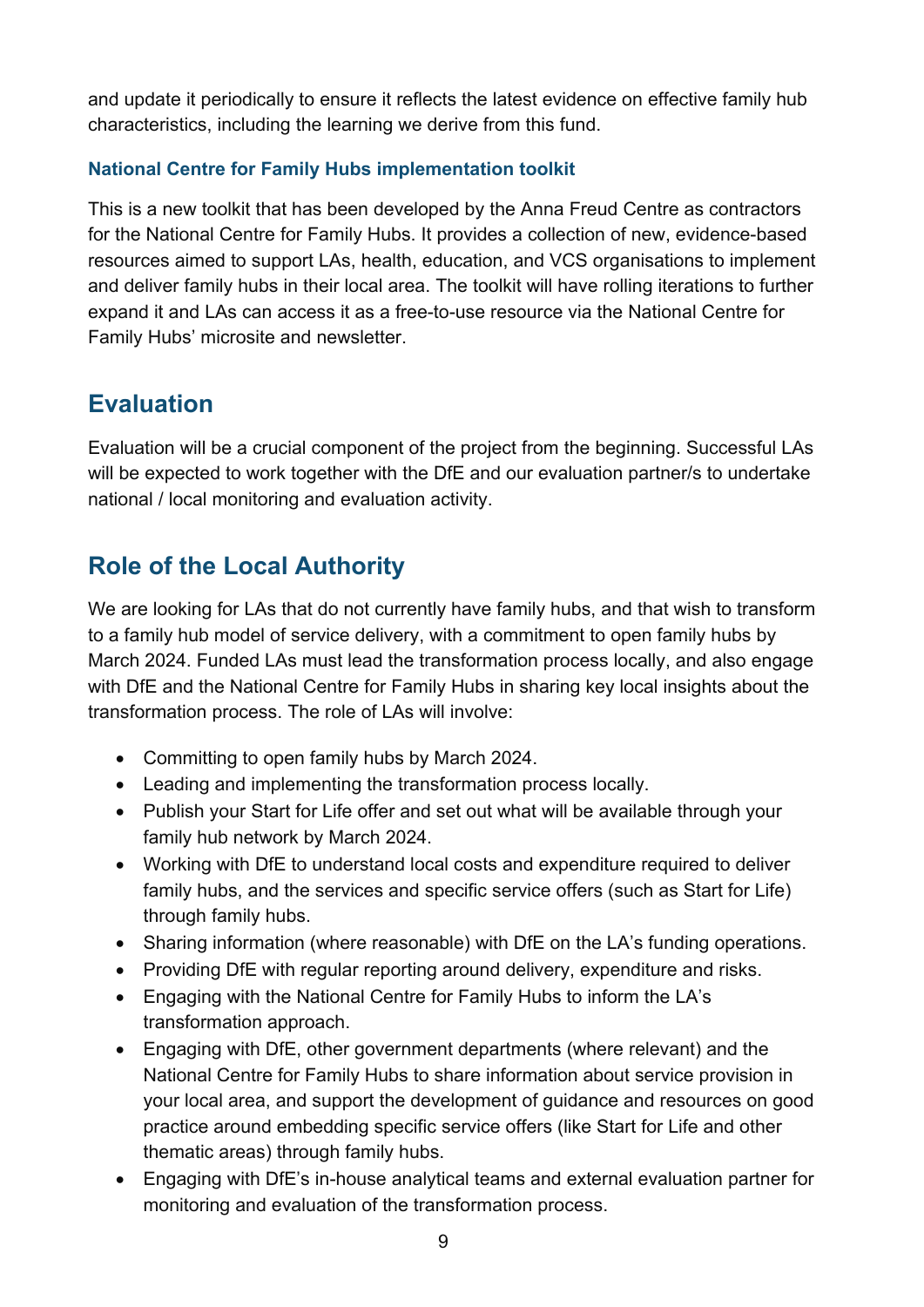# <span id="page-9-0"></span>**3. Funding and Eligibility**

# <span id="page-9-1"></span>**Available Funding**

The Family Hubs Local Transformation Fund will fund at least 12 LAs and is worth approximately £12m over the next two financial years (£4m programme and £400k capital in 2022-2023; and £5.8m programme and £1.6m capital in 2023-2024). LAs can apply for **up to £1 million** transformation funding, comprising of:

- up to £833k available for programme expenditure per LA
- up to £167k available in capital expenditure per LA

We expect grants to be in the range of £650k-£1m. The level of funding that is provided to successful LAs will vary depending on their individual proposals and activity required locally to transform to a family hub model of service delivery and open family hubs. LAs should provide a clear breakdown and rationale of costs requested in their application, and how it demonstrates value for money.

Funding will only be allocated as required for successful completion of the project's objectives. However, subject to availability, a small proportion of the total funding may be allocated to successful LAs upfront in March 2022 to support project start-up costs. DfE reserves the right to fund more or less than 12 LAs, as well as to discuss applications and negotiate delivery costs directly with applicants before determining successful projects. We reserve the right to not issue the full funding allocation.

### <span id="page-9-2"></span>**How will the funding be used?**

The funding period will run from March/April 2022 to March 2024. The fund will pay for the change process, supporting LAs to move to a family hub model and open family hubs by March 2024 through programme and capital funding. It will not cover the costs of family hub services themselves, including Start for Life services. LAs should continue to fund these from existing funding streams. We anticipate that the funding could be used for the following purposes:

- **Programme element:** an LA transformation team; local consultation; workforce development / training; development of a digital/data strategy; and communications to families.
- **Capital element:** adapting existing buildings (to ensure fit for all ages); improving accessibility and to enable multi-agency working. This could include, for example, IT upgrades; improving building space; new furniture to ensure suitability for older children; and new equipment such as sinks or specialist flooring for clinical use.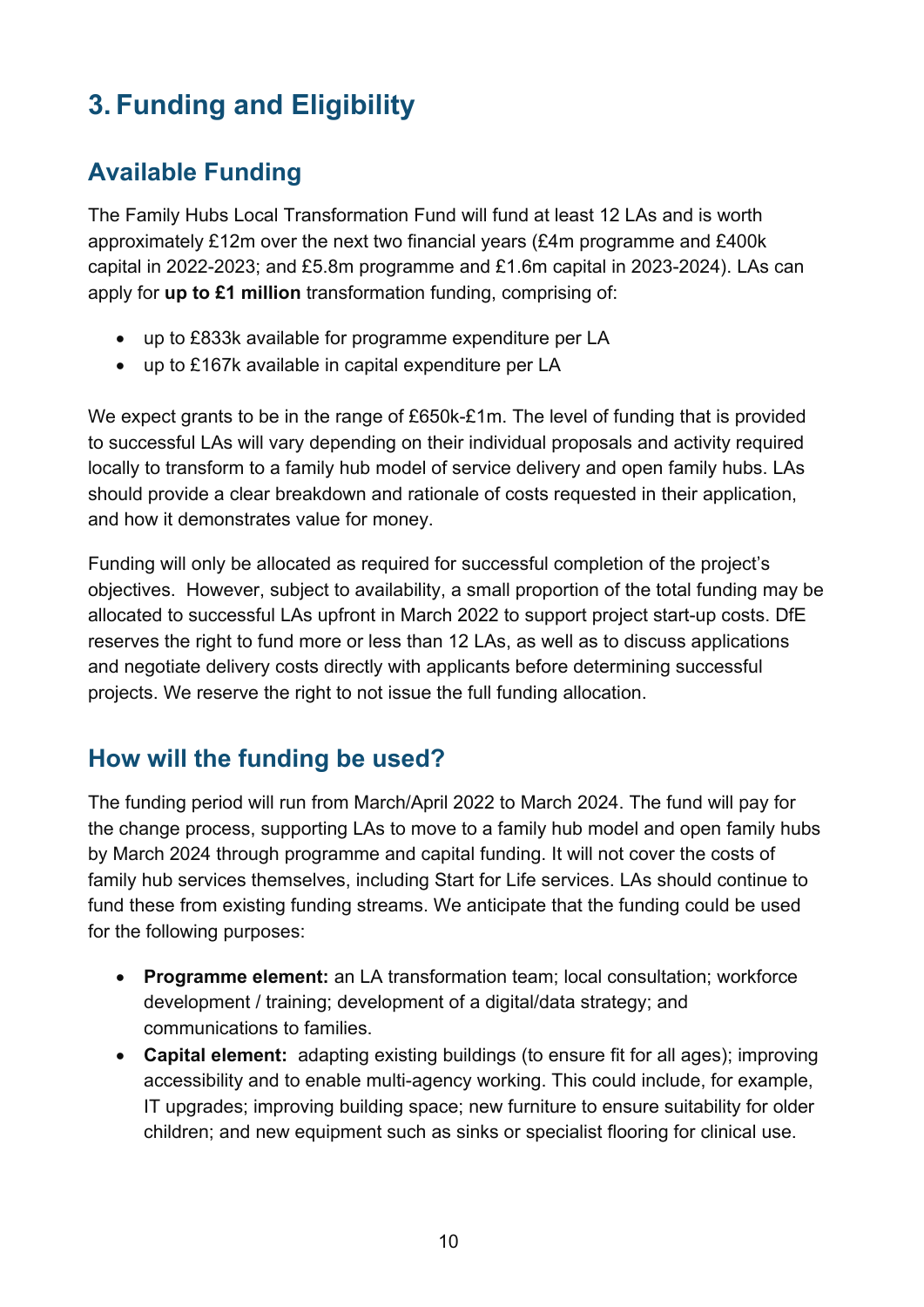# <span id="page-10-0"></span>**Drawing of funding**

We will make payments to LAs via a grant made under Section 14 of the Education Act 2002. All payments will be made at the end of each quarter in arrears, subject to provision of adequate reporting. Subject to availability, a small proportion of the total funding may be allocated to successful LAs upfront in March 2022 to support project start-up costs.

### <span id="page-10-1"></span>**Grant conditions**

If your application is successful, you will be expected to comply with our grant funding [terms and conditions.](https://assets.publishing.service.gov.uk/government/uploads/system/uploads/attachment_data/file/975812/DfE_GFA_T_Cs_2021_.pdf) Failure to comply with the terms and conditions will affect payment of the grant. Grant conditions will include the (not exhaustive) requirements to:

- Deliver your proposal and open family hubs by March 2024.
- Agree that if the project runs past March 2024, any additional costs for overruns will be at the expense of the LA.
- Report the progress of the proposal throughout its lifecycle by completing quarterly project monitoring reports;
- Inform DfE of any changes/delays to planned project milestones and of any project overspends/underspends.
- Agree to engage and work with DfE, other Government departments and the National Centre for Family Hubs on monitoring and evaluation, to provide local insight about the transformation process to feed into wider policy developments on family hubs and to develop resources on good practice.
- Agree to publish your Start for Life offer and set out what will be available through your family hub network by March 2024.

# <span id="page-10-2"></span>**Who can submit an application?**

Only the top 151 upper tier LAs may submit an application to be considered for selection. We are looking to fund LAs that do not currently have family hubs, and that wish to transform to a family hub model of service delivery, with a commitment to open family hubs by March 2024. To be eligible to apply for funding, LAs must currently provide the six core services for the conception to age 2 period that make up the Start for Life 'Universal Offer'. The six core Universal services include: midwifery; health visiting; mental health support; infant feeding advice with specialist breast feeding support, as set out in the [Best Start for Life: A Vision for the 1,001 Critical Days.](https://www.gov.uk/government/publications/the-best-start-for-life-a-vision-for-the-1001-critical-days)

We have published a "first draft" family hub model framework alongside this quidance that provides a standard definition of a family hub for LAs bidding for transformation funding. LAs should use the framework to assess themselves against a common set of criteria, and to understand what they are expected to achieve with the funding.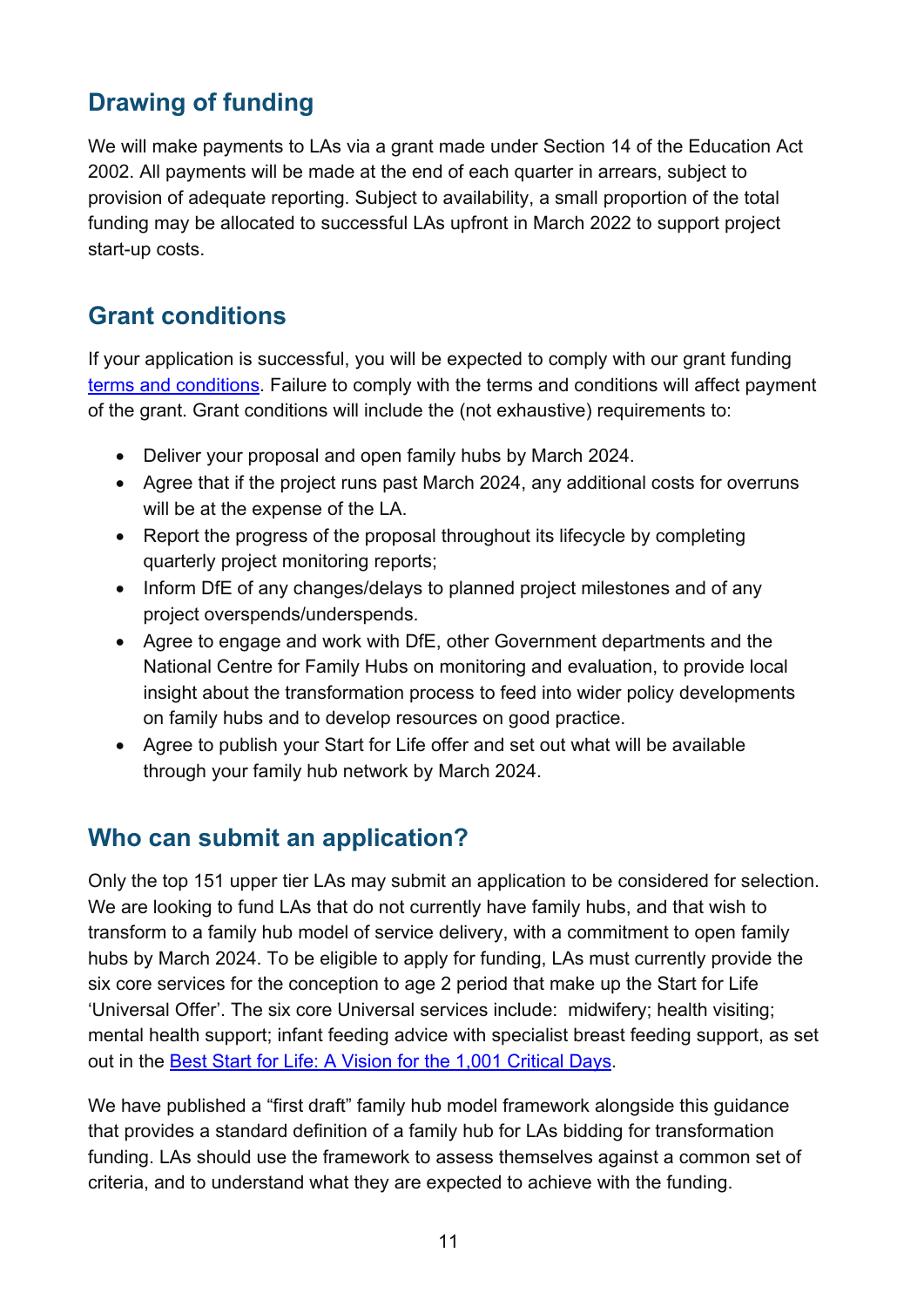A maximum of one application form per LA can be submitted. Joint applications involving more than one LA will not be accepted.

We expect work to be conducted in partnership with relevant local organisations and partners using a multi-agency approach. However, for the purposes of administering funding, LAs must take the leading role and 'hold' the funding.

The funding may then be transferred to other organisations to facilitate delivery of the transformation projects in a manner which will be agreed between DfE and the successful LA in the grant funding agreement.

LAs in receipt of a grant through the DfE's Children's Social Care (CSC) Covid-19 Regional Recovery and Building Back Better Fund, to accelerate the opening of family hubs, may apply to the transformation fund so long as it is clear that any additional funding will be used for different activities to those covered by the CSC grant.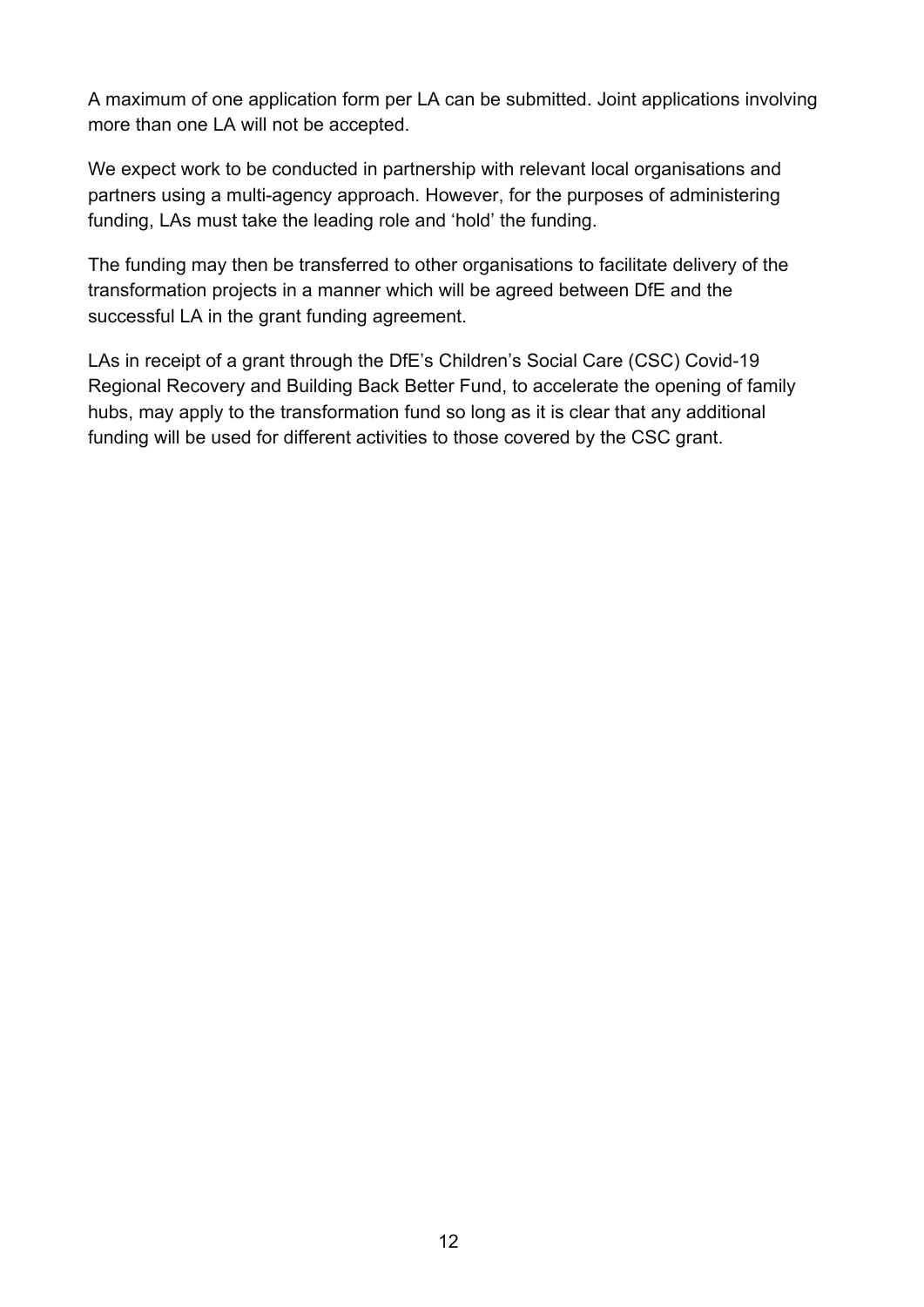# <span id="page-12-0"></span>**4. Application Process**

### <span id="page-12-1"></span>**How to apply**

The application period will open from 2 November 2021 and will close at 23:59pm on 17 December 2021.

Key dates and deadlines for the application process are set out in the table below.

| <b>Milestones</b>          | Dates (subject to change) |
|----------------------------|---------------------------|
| Bid round opens            | 2 November 2021           |
| <b>Bid round closes</b>    | 17 December 2021          |
| Assessment of applications | January - February 2022   |
| Decision announced         | <b>March 2022</b>         |

### <span id="page-12-2"></span>**Completing your application**

Please complete the accompanying application form to the best of your ability. Information on what is expected in each section has been provided within the application form to support you in completing it. Please make sure you refer to these prompts, as well as the application guide and family hub model framework, throughout to ensure you have addressed the questions fully.

A limit on the number of words is stated for each section. Any text that exceeds the stated limit will not be assessed. Please include the total number of words for each section at the bottom of each text box.

Sections marked with a red asterisk\* are mandatory and must be completed in order for your application to be accepted.

A maximum of one application form per LA can be submitted, and joint LA applications will not be accepted.

All applications should be approved by and have the full support of the following local stakeholders (or equivalents): the Director of Children's Services, Director of Public Health, Director of Adult Services and the Chair of the Local Health and Wellbeing Board.

# <span id="page-12-3"></span>**Submitting your application**

Please email a single Word or PDF version of your completed application to **FamilyHubs.Transformation@education.gov.uk**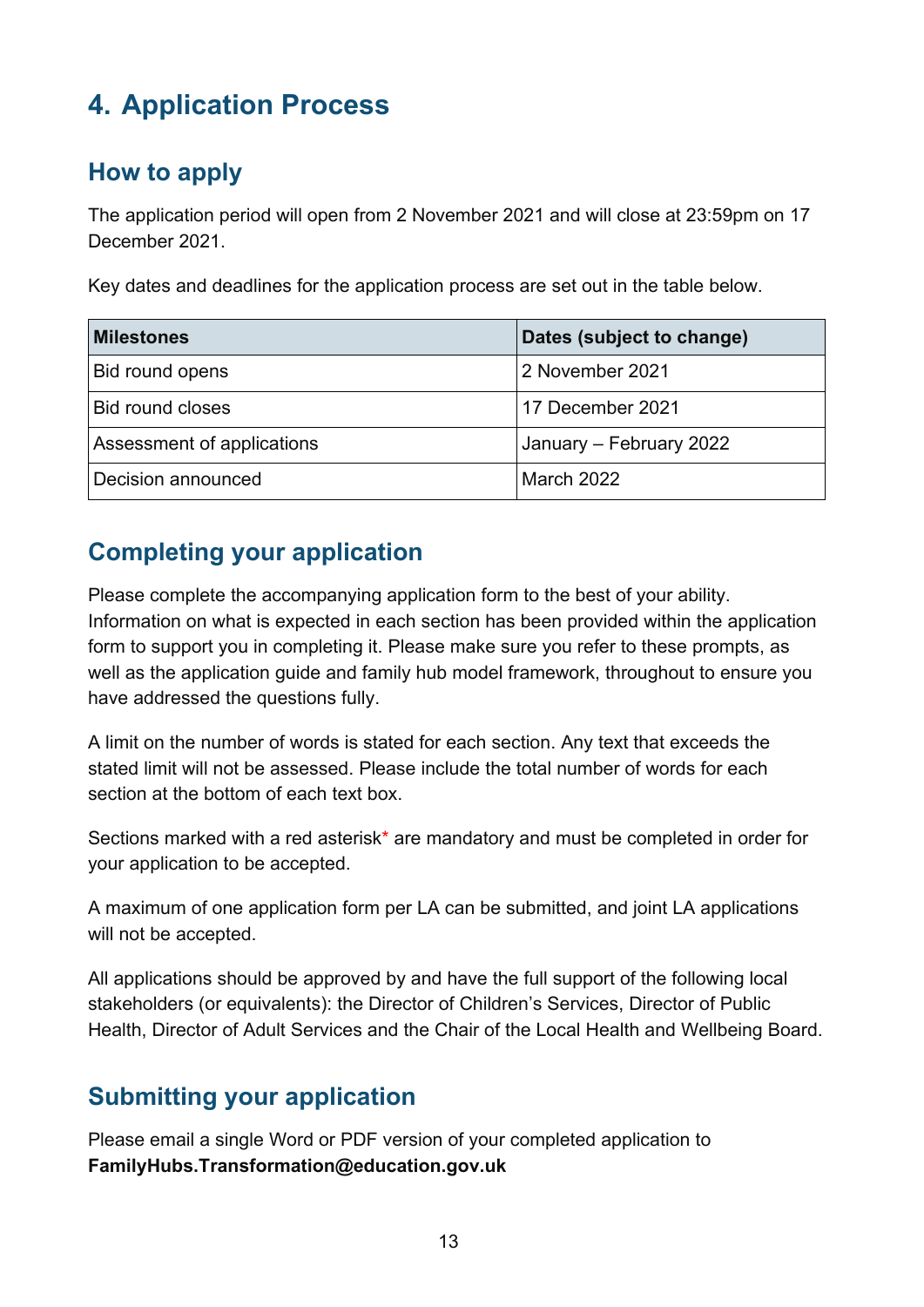Your '**LA name'** followed by '**Family Hubs Local Transformation Fund'** should be included in the email "subject" field when submitting your application.

When you have sent the department your application form, you will receive an email response letting you know that your application has been received.

# <span id="page-13-0"></span>**Deadline**

The DfE must receive all completed applications by email by **23:59 on 17 December 2021.** No changes can be made to the application form beyond the deadline.

The Department will not be able to consider applications that miss this deadline as to do so would be to unfairly discriminate against those applicants who submitted their application within the allowed timescale.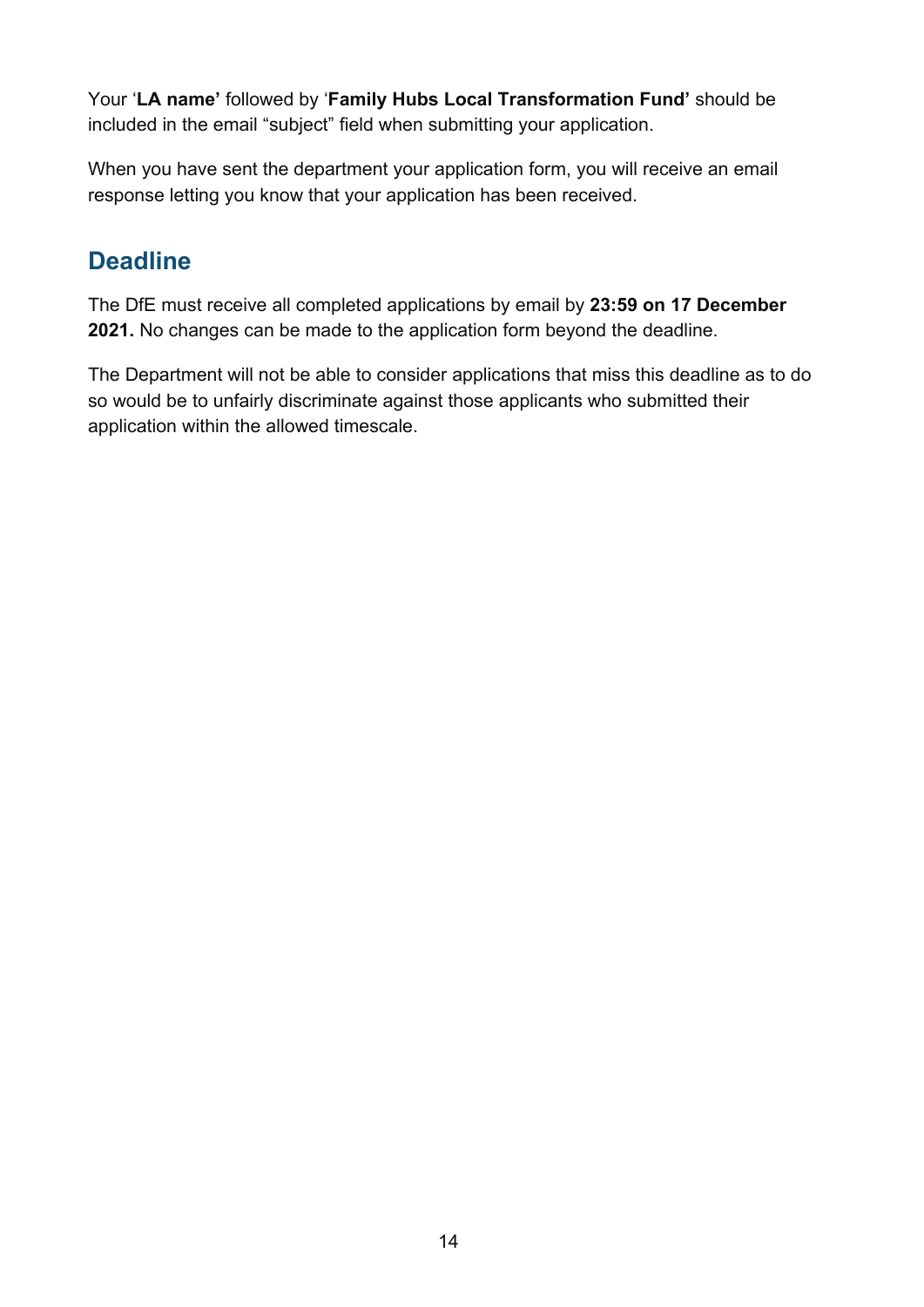# <span id="page-14-0"></span>**5. Assessing the application**

We are seeking to fund at least 12 LAs that do not currently have family hubs and that wish to transform to a family hub model of service delivery, with a commitment to open family hubs by March 2024.

#### <span id="page-14-1"></span>**The Assessment Panel**

All eligible applications will be assessed and scored by a cross government panel against certain criteria and then the recommendations put to Ministers for review and approval. The membership of the panel has not been finalised but will include officials from relevant government departments.

Applications will be assessed alongside published national and local data, and wider intelligence from LA engagement with DfE directly or through other Government departments or partners.

### <span id="page-14-2"></span>**Scoring Criteria**

The following factors will be used when considering applications:

#### <span id="page-14-3"></span>**Stage 1: Eligibility - Pass or fail qualifying criteria**

To be eligible for funding, applications must pass the qualifying criteria listed below to proceed to Stage 2. Those that fail any of these criteria will not be considered any further.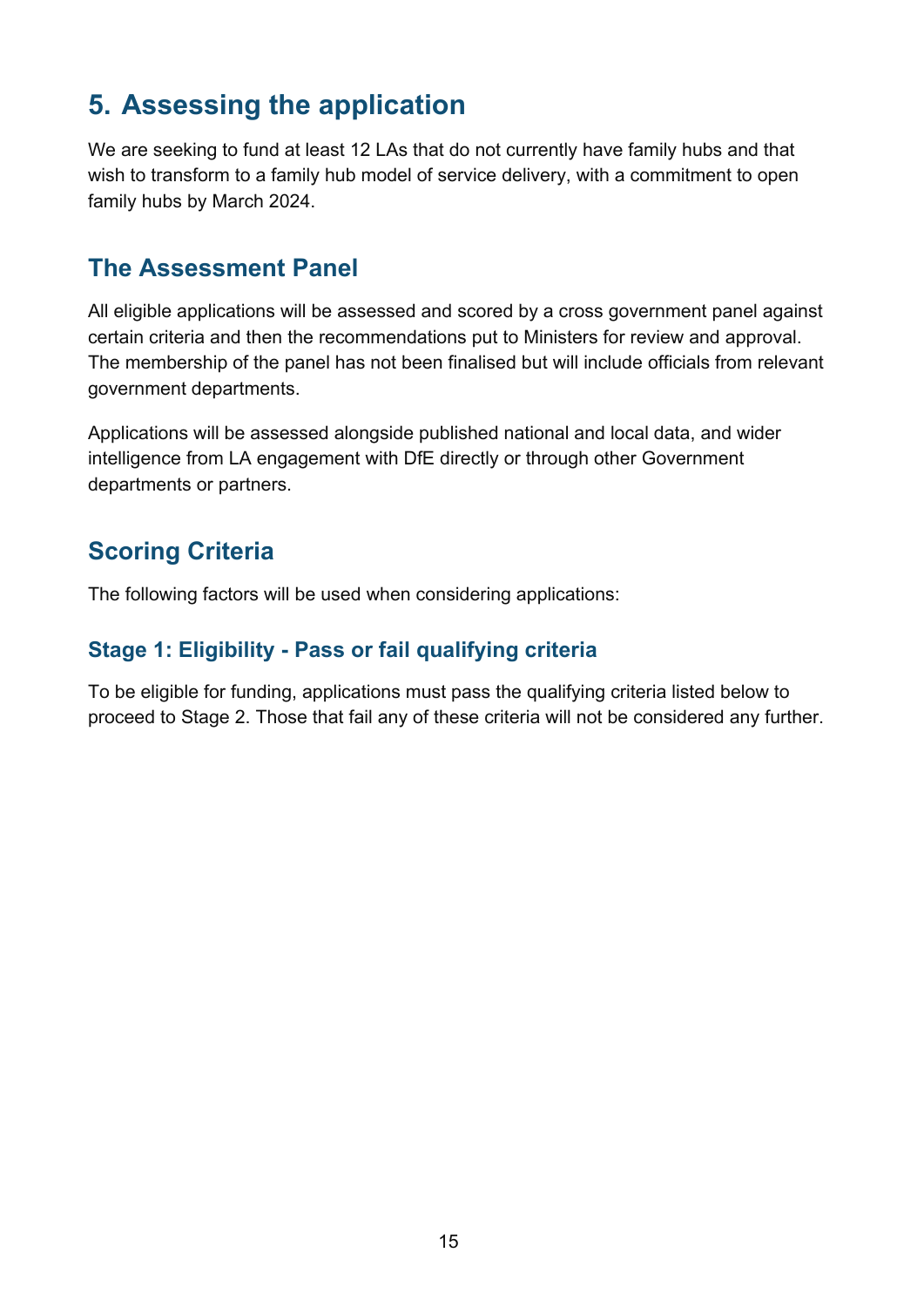|                | <b>Criteria</b>                                                                                                                                                                                                                                                                                                                                                                                                                                                                                                                                                                                                                                                                                                                                                                                                                                    |
|----------------|----------------------------------------------------------------------------------------------------------------------------------------------------------------------------------------------------------------------------------------------------------------------------------------------------------------------------------------------------------------------------------------------------------------------------------------------------------------------------------------------------------------------------------------------------------------------------------------------------------------------------------------------------------------------------------------------------------------------------------------------------------------------------------------------------------------------------------------------------|
| 1              | The LA currently provides the six core services for the conception to age 2 period<br>that make up the 'Universal Offer'.                                                                                                                                                                                                                                                                                                                                                                                                                                                                                                                                                                                                                                                                                                                          |
|                | Background:<br>The Best Start for Life Review: a Vision for the 1,001 Critical Days outlined a Vision<br>for LAs to pull together a coherent and joined up Start for Life offer which explains<br>clearly to parents and carers what services they are entitled to and how they can<br>access them. This offer is made up of a Universal and Universal+ elements. This<br>Vision describes the ambition for every Universal offer to bring together essential<br>provision for every new family. The Universal offer brings together the six core<br>Universal services of: midwifery; health visiting; mental health support; infant<br>feeding advice with specialist breast feeding support. And every Universal offer<br>should also include safeguarding and those services relating to Special Educational<br>Needs and Disabilities (SEND). |
| $\overline{2}$ | The application for transformation funding has been approved by and has the full<br>support of the following local stakeholders:<br>Director of Children's Services<br>$\bullet$<br>Director of Public Health<br>$\bullet$<br><b>Director of Adult Services</b><br>Local Health and Wellbeing Board (or equivalent)<br>$\bullet$                                                                                                                                                                                                                                                                                                                                                                                                                                                                                                                   |
| 3              | The total bid does not exceed £1m.                                                                                                                                                                                                                                                                                                                                                                                                                                                                                                                                                                                                                                                                                                                                                                                                                 |

### <span id="page-15-0"></span>**Stage 2: Assessment Criteria**

A cross-government assessment panel will examine eligible applications with consideration to the assessment criteria set out below. Refer to the application form for further details.

Each criterion will be scored between 0-4 using the scoring methodology set out in the table below. Applications must gain an acceptable score on each criterion to be eligible for funding, and those scoring less than 2 on any requirement will be judged as unacceptable and will not be eligible for funding.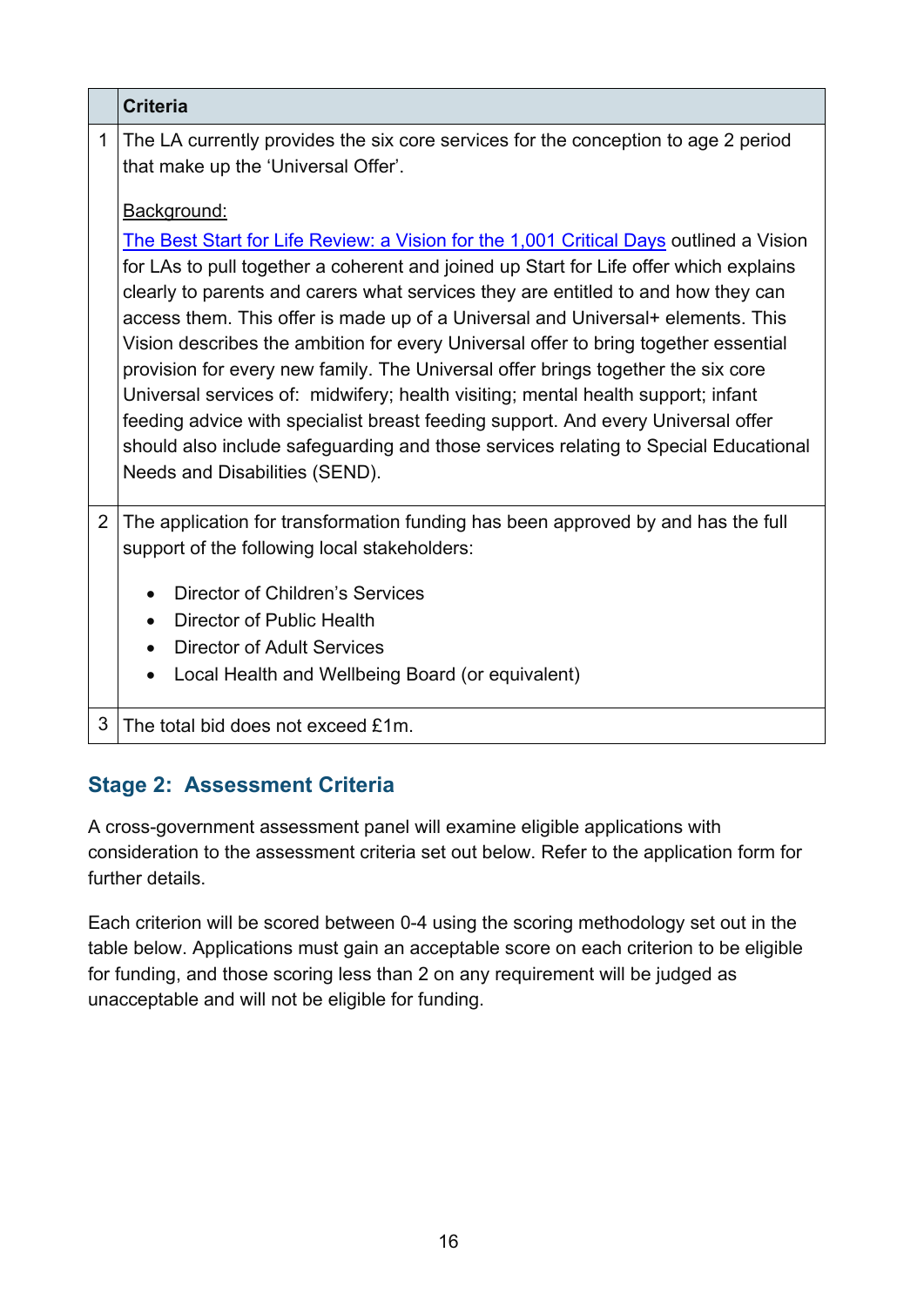|              | Weighting<br><b>Criteria</b>                                                                                                                                                                                                                                                                                                                                                                                                                                                                                                                                      |     |  |
|--------------|-------------------------------------------------------------------------------------------------------------------------------------------------------------------------------------------------------------------------------------------------------------------------------------------------------------------------------------------------------------------------------------------------------------------------------------------------------------------------------------------------------------------------------------------------------------------|-----|--|
| $\mathbf{1}$ | <b>Strategic vision</b>                                                                                                                                                                                                                                                                                                                                                                                                                                                                                                                                           | 25% |  |
|              | Provide a summary of the proposal and strategic vision. This should<br>include:                                                                                                                                                                                                                                                                                                                                                                                                                                                                                   |     |  |
|              | A description of the LA's current family/early help service<br>$\bullet$<br>model/landscape – please refer to the family hub model<br>framework and set out which elements of the framework align<br>with your current model.                                                                                                                                                                                                                                                                                                                                     |     |  |
|              | A clear vision, ambition and commitment to family hub model.<br>$\bullet$<br>How the proposal aims to transform your service delivery model<br>$\bullet$<br>to a family hub model and aligns with the family hub model<br>framework and core principles - Access, Connection and<br>Relationships. LAs to indicate any areas of particular focus that<br>they would like to embed through their family hubs and why.<br>What your family hub network will comprise of by March 2024<br>$\bullet$<br>(i.e., the number of physical hubs, virtual offer, outreach). |     |  |
| 2            | Delivery plan                                                                                                                                                                                                                                                                                                                                                                                                                                                                                                                                                     | 20% |  |
|              | Outline how the LA plans to deliver their proposal and open family<br>hubs by March 2024. This should include:                                                                                                                                                                                                                                                                                                                                                                                                                                                    |     |  |
|              | A clear delivery timeline and milestones.<br>A clear set of objectives and deliverables which reflect the family<br>$\bullet$<br>hub model framework.<br>Resources - proposed staffing for the project and necessary<br>skills/expertise to deliver the project including key roles identified<br>to lead the activity as well as other roles to support delivery.<br>The governance arrangements that will be put in place to<br>underpin successful project delivery and sustainability.                                                                        |     |  |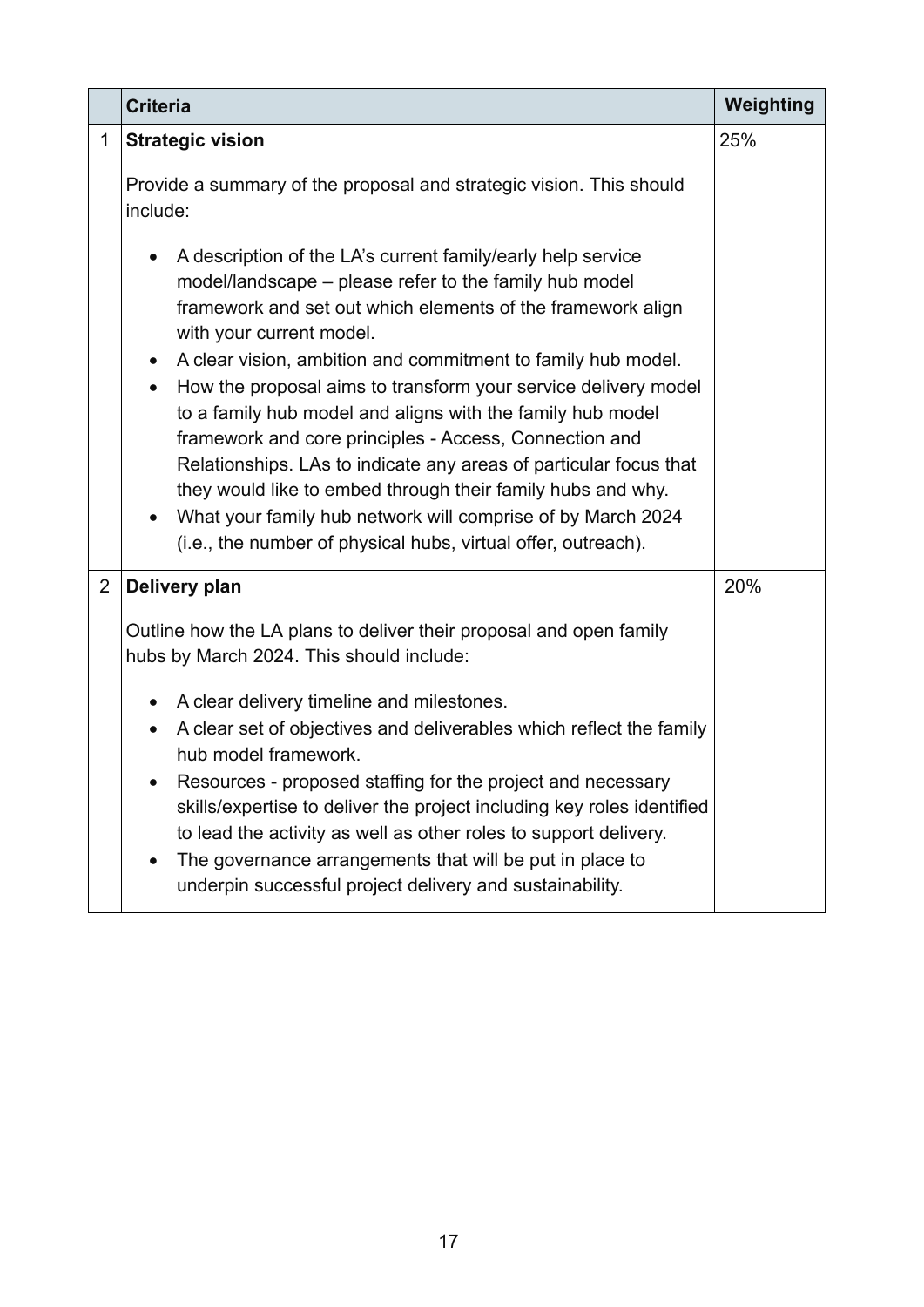| 3              | <b>Start for Life</b>                                                                                                                                                                                                                                                                                                                                                                                | 20% |
|----------------|------------------------------------------------------------------------------------------------------------------------------------------------------------------------------------------------------------------------------------------------------------------------------------------------------------------------------------------------------------------------------------------------------|-----|
|                | If the LA received funding through the Transformation Fund, describe<br>how it would integrate:                                                                                                                                                                                                                                                                                                      |     |
|                | a) The six elements of a Universal Offer for the conception to age<br>2 period into your family hub model by March 2024.<br>b) Elements of a Universal+ offer for the conception to age 2<br>period into your family hub model (as set out in the Best Start for<br>Life: A Vision for the 1,001 Critical Days) by March 2024.                                                                       |     |
|                | All of the elements of the Universal Offer must include physical and<br>virtual services.                                                                                                                                                                                                                                                                                                            |     |
|                | In answering this question, the LA should use the Best Start for Life<br>Review: A Vision for the 1,001 Critical Days as a guide.                                                                                                                                                                                                                                                                    |     |
| $\overline{4}$ | <b>Risk management</b>                                                                                                                                                                                                                                                                                                                                                                               | 10% |
|                | Outline the proposal's risk management strategy. This should include:                                                                                                                                                                                                                                                                                                                                |     |
|                | Identification of key risks to the successful completion of the<br>project and realistic provisions to mitigate project risks. This<br>should include how the LA will mitigate the risk of ongoing /<br>recurring disruption as a result of the Covid-19 pandemic on the<br>delivery of their proposal.<br>An explanation of how risks will be reviewed during the<br>implementation of the project. |     |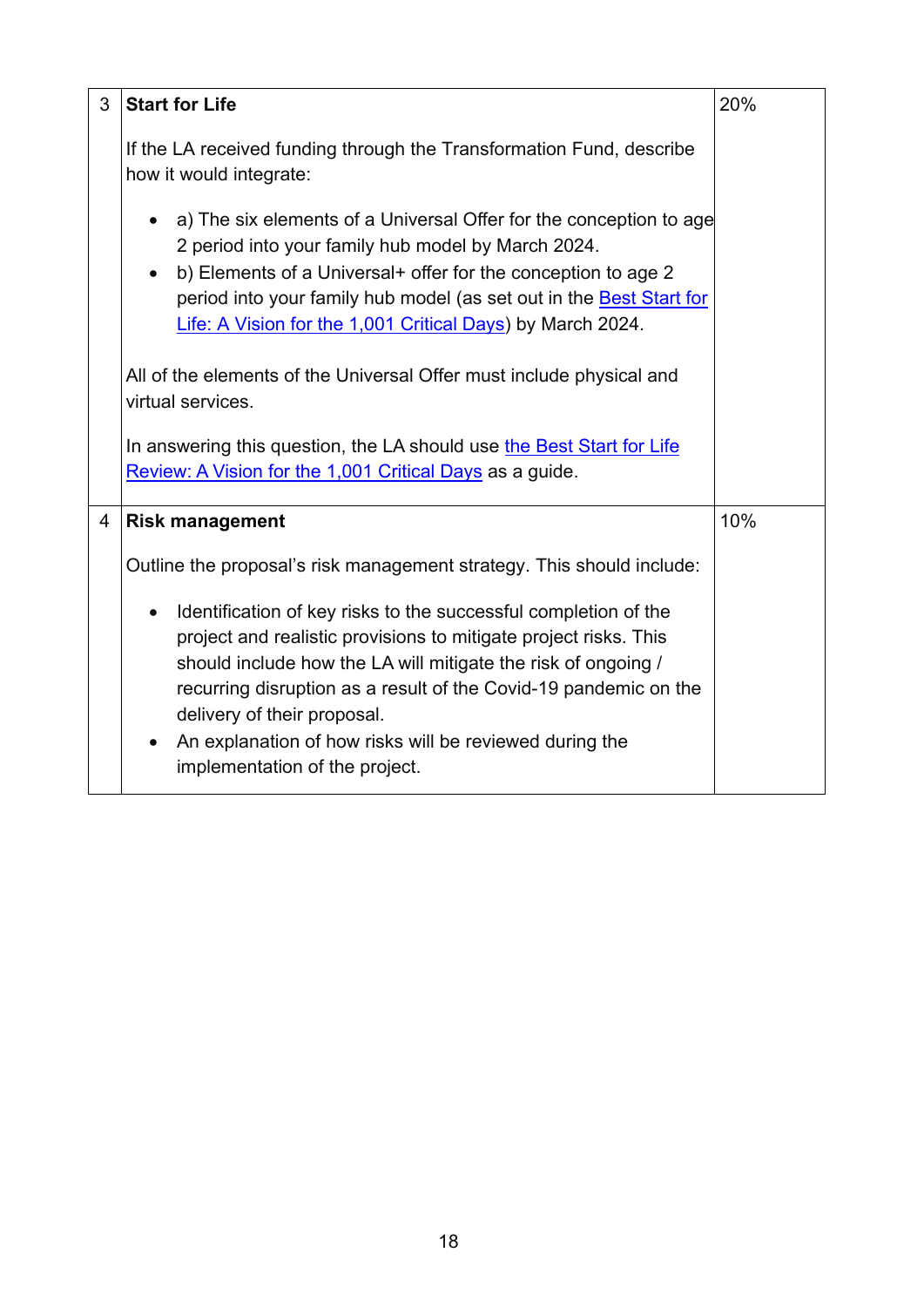| 5 | <b>Project Cost and Value for Money</b>                                                                                                                                                                                                                                                                                                                                                           | 15% |
|---|---------------------------------------------------------------------------------------------------------------------------------------------------------------------------------------------------------------------------------------------------------------------------------------------------------------------------------------------------------------------------------------------------|-----|
|   | Outline the costs for the proposal:<br>A clear statement of the total value of grant funding requested,<br>taking into account any proposed risk of price increases and<br>local economic conditions.<br>A full clear breakdown of the costs that will be incurred to deliver<br>the proposal in the table provided (e.g. breakdown of staffing                                                   |     |
|   | costs including roles and FTE, local consultation costs, workforce<br>development costs, communications/marketing costs, capital<br>costs, other costs).<br>A clear rationale for how the LA has devised the costing and an<br>explanation of the assumptions underpinning the costing and<br>why they think these are realistic.<br>The assurance processes that will be in place to ensure that |     |
|   | funds are spent in a correct, transparent and effective way.<br>How the proposal offers value for money.                                                                                                                                                                                                                                                                                          |     |
| 6 | <b>Sustainability</b>                                                                                                                                                                                                                                                                                                                                                                             | 10% |
|   | Outline how the proposal will be sustained beyond the funding period.<br>This should include:                                                                                                                                                                                                                                                                                                     |     |
|   | A commitment to continuously develop and improve their family<br>hub model beyond March 2024, with an aim to reach a<br>'developed' family hub model (as per the definition set by the<br>framework).<br>An explanation of how this will be achieved beyond March 2024<br>and how learning will inform future practice.                                                                           |     |

#### **Scoring methodology**

The following table sets out what scores will be awarded for each demonstration of the weighted criteria.

- 0 Absence of evidence / criterion not met
- 1 Meets some of the requirements of the criterion
- 2 Meets most of the requirements of the criterion
- 3 Meets all the requirements of the criterion
- 4 Strongly meets all the requirements of the criterion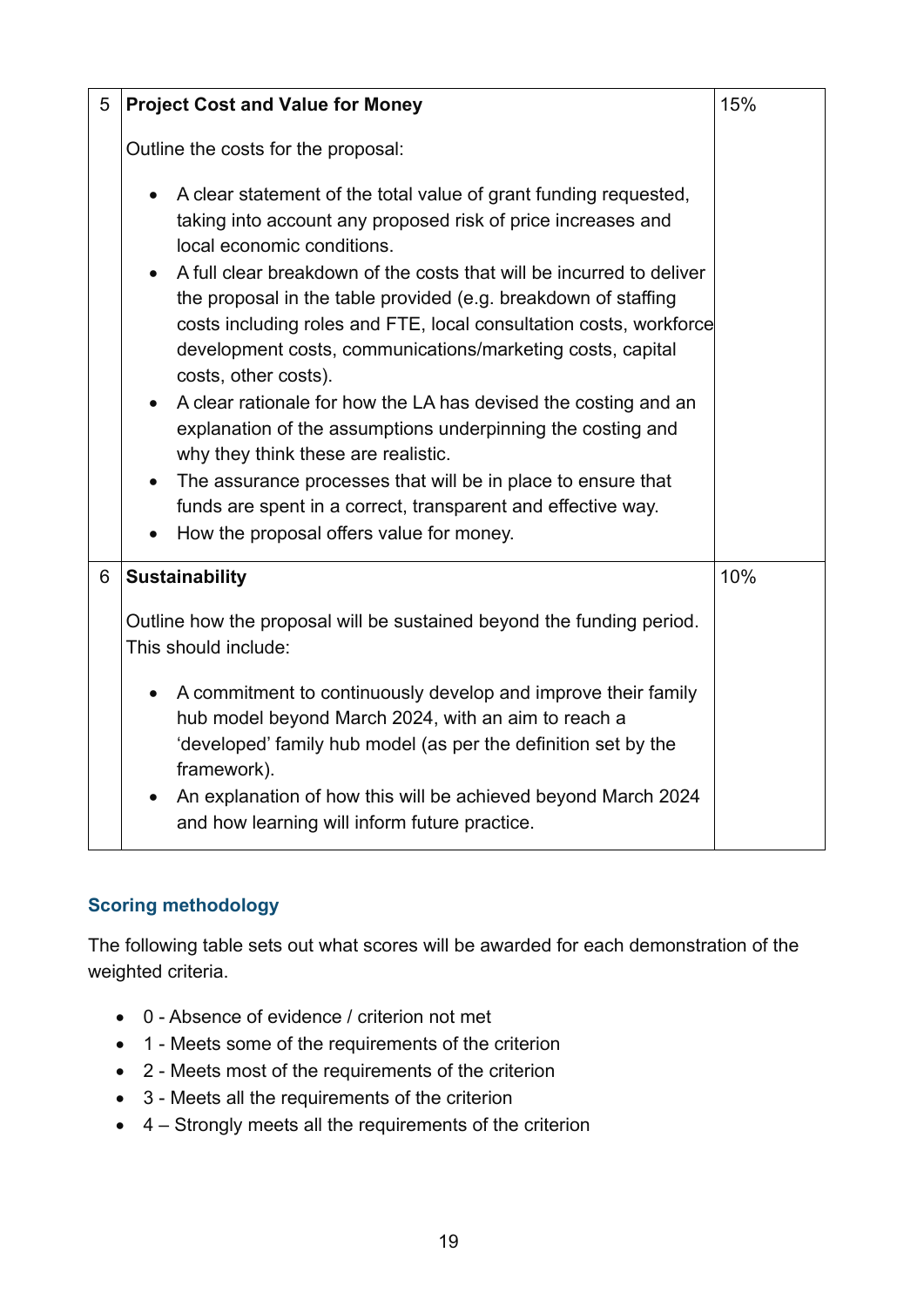|                | <b>Score Rating</b>                                                    | <b>Description</b>                                                                                                                                                                                                                                                                                                                                                                                                                                                                            |
|----------------|------------------------------------------------------------------------|-----------------------------------------------------------------------------------------------------------------------------------------------------------------------------------------------------------------------------------------------------------------------------------------------------------------------------------------------------------------------------------------------------------------------------------------------------------------------------------------------|
| $\overline{0}$ | Absence of<br>evidence /<br>criterion not<br>met                       | Builds very little or no confidence that the LA can deliver the<br>$\bullet$<br>requirements due to insufficient evidence of relevant ability,<br>understanding, skills, resources and quality measures;<br>Builds very little or no confidence that the LA<br>$\bullet$<br>approach/solution will deliver the requirements due to<br>insufficient evidence or an inappropriate approach.<br>Provides no details of expenditure required and no<br>$\bullet$<br>confidence on value for money |
| $\overline{1}$ | Meets some<br>of the<br>requirements<br>of the<br>criterion            | Raises reservations that the LA can deliver the<br>$\bullet$<br>requirements due to insufficient evidence of relevant ability,<br>understanding, skills, resources and quality measures;<br>Raises reservations that the LA's approach/solution will<br>$\bullet$<br>deliver the requirements due to insufficient evidence or an<br>inappropriate approach.<br>Provides very little detail of expenditure required and raises<br>$\bullet$<br>reservations on value for money                 |
| $\overline{2}$ | Meets most<br>of the<br>requirements<br>of the<br>criterion            | Suggests that the LA can deliver the requirements through<br>$\bullet$<br>evidence of relevant ability, understanding, skills, resources<br>and quality measures;<br>Provides an acceptable approach to delivering the<br>$\bullet$<br>requirements.<br>Provides a basic breakdown of expenditure required and<br>$\bullet$<br>builds some confidence on value for money                                                                                                                      |
| 3              | Meets all of<br>the<br>requirements<br>of the<br>criterion             | Builds confidence that the LA can deliver the requirements<br>$\bullet$<br>through evidence of relevant ability, understanding, skills,<br>resources and quality measures;<br>Provides a good approach to delivering the requirements.<br>$\bullet$<br>Provides a clear breakdown of expenditure required and<br>builds confidence on value for money                                                                                                                                         |
| Δ              | Strongly<br>meets all of<br>the<br>requirements<br>of the<br>criterion | Builds a high level of confidence that the LA can deliver the<br>requirements through evidence of relevant ability,<br>understanding, skills, resources and quality measures;<br>Provides an exceptional approach to delivering the<br>$\bullet$<br>requirements.<br>Provides a clear, thorough and detailed breakdown of<br>expenditure required and builds a high level of confidence<br>on value for money                                                                                 |

### <span id="page-19-0"></span>**Stage 3: Strategic fit**

A cross-government assessment panel will examine the highest scoring applications with consideration to the following strategic and contextual factors to determine strategic fit:

- Level of need
- Thematic focus
- Current service delivery model being used
- Geographic location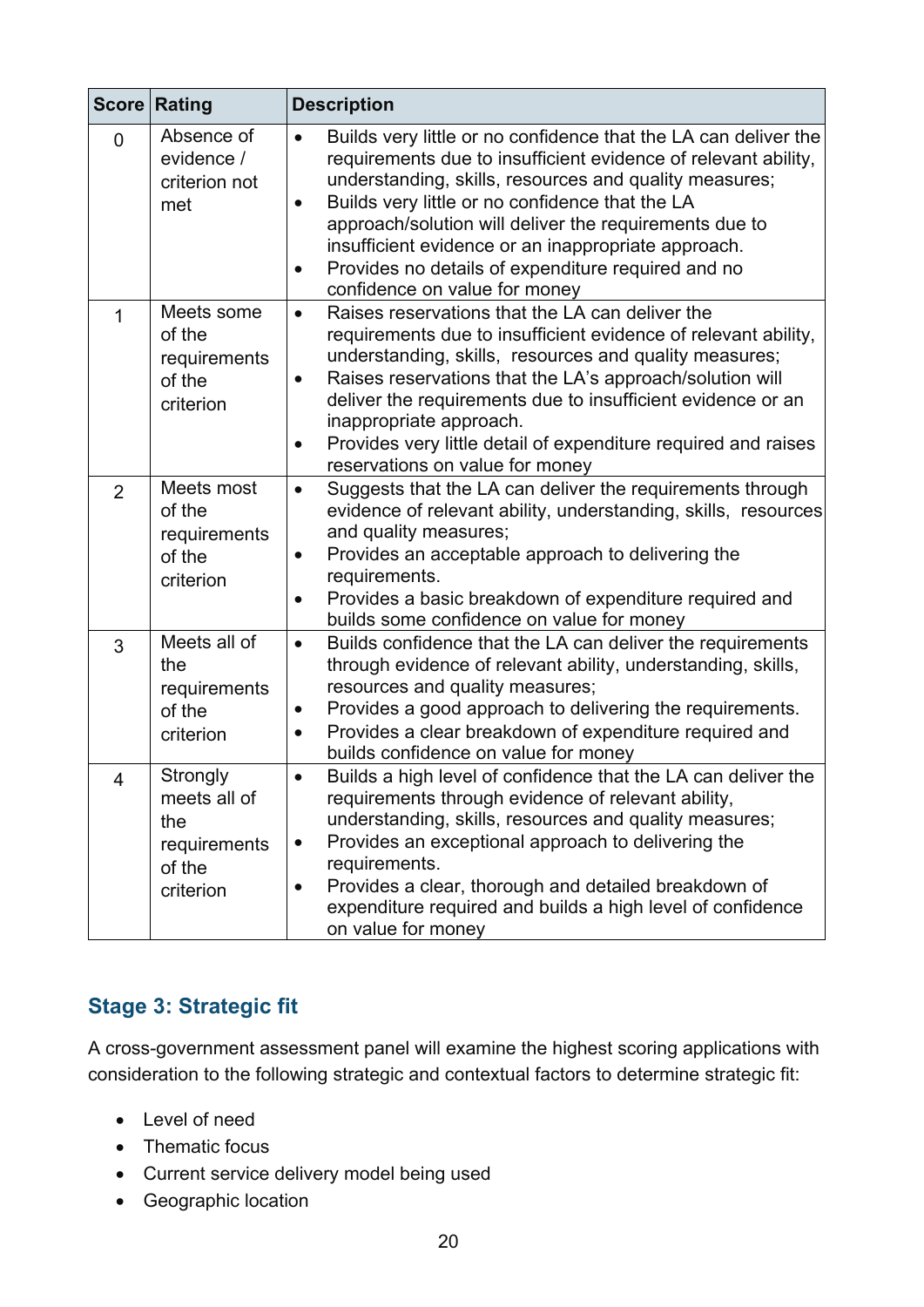- Rural-urban classification (level of rurality)
- Child population (and potential reach of intervention)
- Current and future involvement in government and non-government funded programmes/projects in the early help space (i.e. Supporting Families, DfE CSC Recovery Fund, Reducing Parental Conflict, Data Accelerator Fund, Better Start Fund, NHSx Transformation)
- Targeted areas e.g. Opportunity Areas, Serious Violence Hotspots

After considering these assessment criteria, the panel will determine which applications will be recommended to Ministers for review and approval.

DfE reserves the right to fund more or less than 12 LAs, as well as to discuss applications and negotiate delivery costs directly with applicants to ensure clarity on information provided, value for money (vfm) and affordability before determining successful projects. We reserve the right to make grants at a lower level than the funding requested where we do not feel the proposals provide full vfm but still contain merit.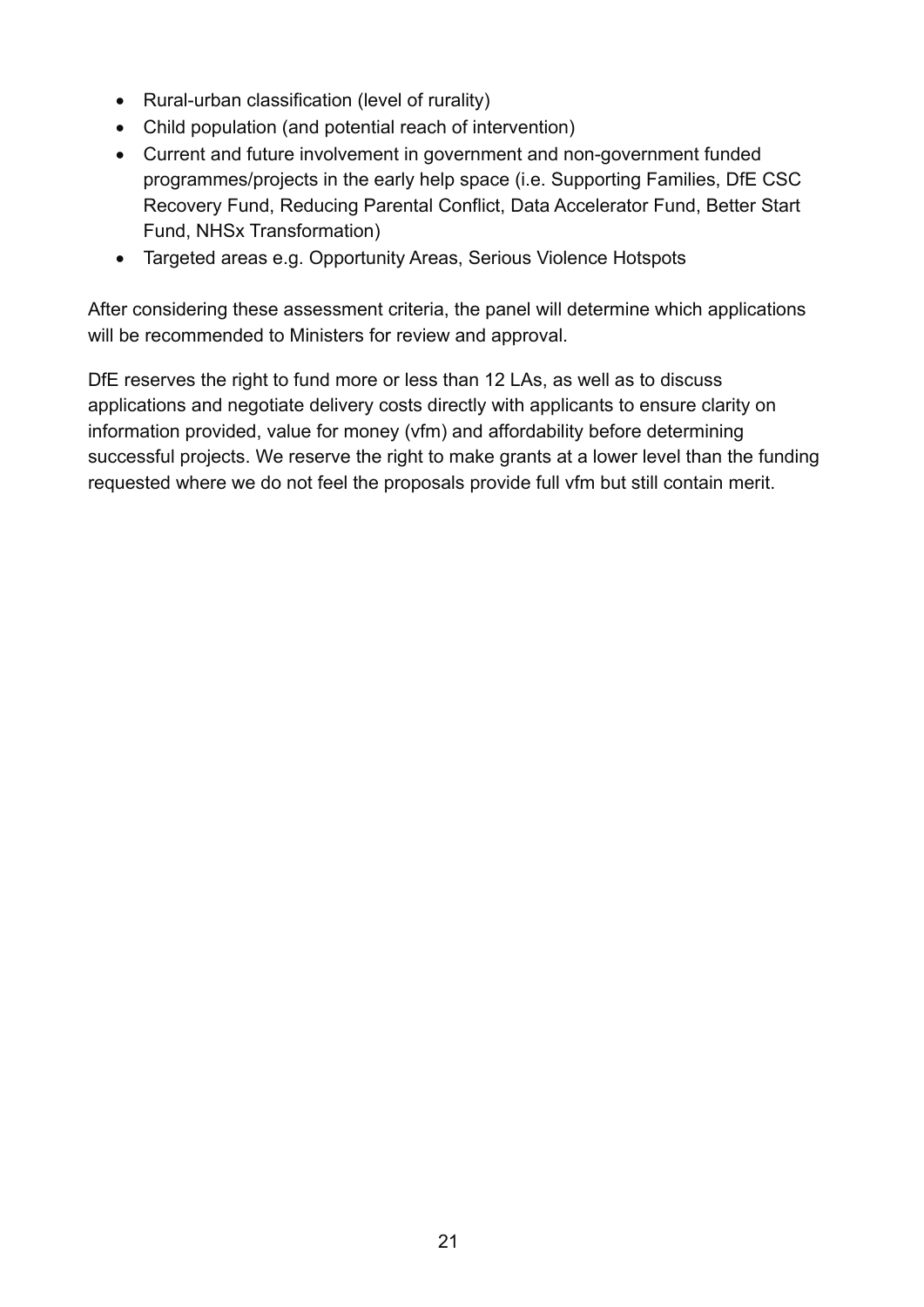# <span id="page-21-0"></span>**6. Next Steps**

# <span id="page-21-1"></span>**What happens if your application is successful?**

We will inform you via email if your application is successful or not. We expect this to be in March 2022. If your application is successful an award letter will be sent directly to the relevant Director of Children's Services, Director of Public Health (DPH) and Director of Adults Services (DAS), together with an acceptance form. At this time, we will also send a Grant Funding Agreement (GFA) setting out the expectations for spending the funding. The acceptance form and the GFA must be signed by the DCS, DPH and DAS or equivalent in the organisation. This will demonstrate that they agree to the requirements of the funding.

# <span id="page-21-2"></span>**Clarification questions**

Any queries or questions regarding the application process should be emailed to **FamilyHubs.Transformation@education.gov.uk.** The deadline for questions to be submitted is 48 hours before the closing date: this will be 11.59pm on 15 December 2021.